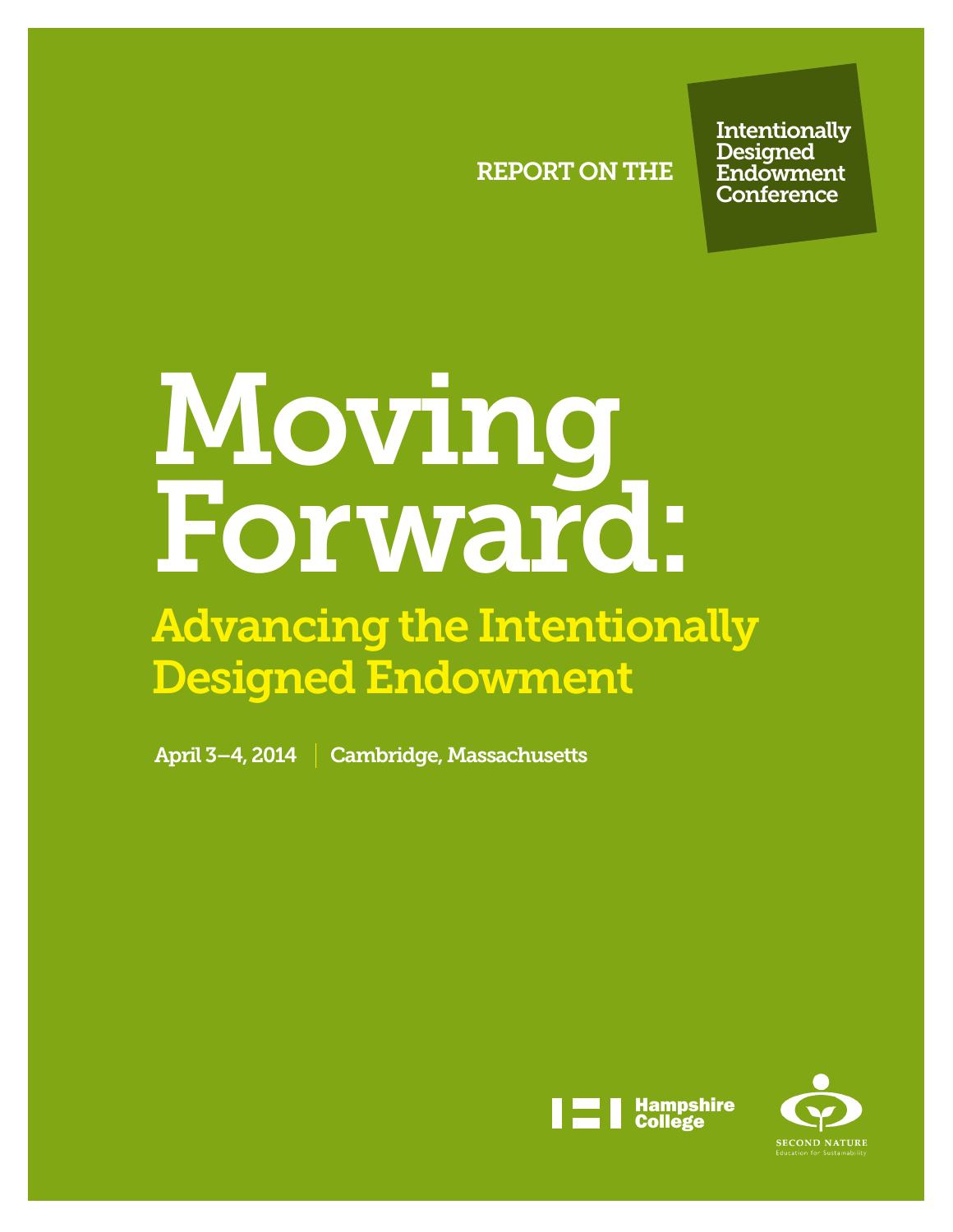# TABLE OF CONTENTS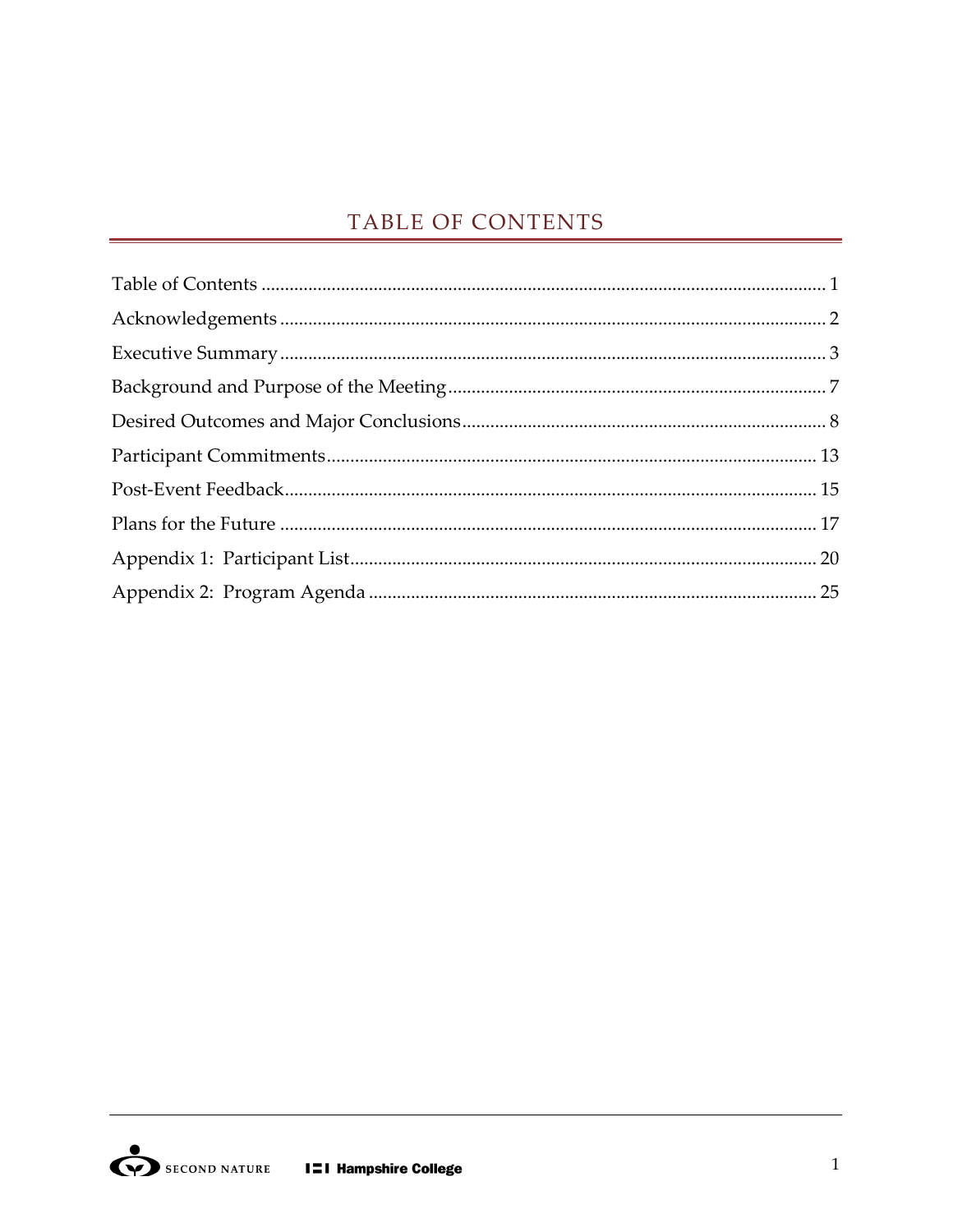# ACKNOWLEDGEMENTS

*This report was developed by Georges Dyer, Strategic Advisor, Second Nature, with input and feedback from%the%Intentionally%Designed%Endowment%Steering%Committee%and%Planning%Team.*

The Intentionally Designed Endowment event and this subsequent report would not have been possible without the generous support of the Wallace Global Fund. Hampshire College and Second Nature invested significant organizational resources in the form of staff and financial support to make this event a success. Members of the Steering Committee were generous with their time, expertise, and networks, without which the impact of the event would have been far less. The many who attended the event contributed greatly through their thoughtful questions and participation.

#### **Steering Committee**

Jonathan Lash, Hampshire College, *CoCChair%* Tony Cortese, Second Nature, *Co-Chair* Dan Apfel, Responsible Endowments Coalition" Chris Davis, Ceres David Dinerman, ZoMazz, Inc. & Hampshire College Ellen Dorsey, Wallace Global Fund David Hales, Second Nature

#### **Planning Team**

Georges Dyer, Second Nature Maryelizabeth Fahey, Hampshire College Danielle Faris, Yellow Chair

#### **Contacts**

Georges Dyer | gdyer@secondnature.org Michele Madia | mmadia@secondnature.org Joanna Olin | jlcpr@hampshire.edu

Stewart Hudson, Audubon Connecticut Peter Kinder, Independent Consultant Amanda King, Bentley University Alex Lamb, Ernst & Young, LLP Mark Orlowski, Sustainable Endowments **Institute** Jonathan Scott, Veritable, LP & Hampshire College" Barbara Simonetti, Meetings That Matter Sue Tierney, Climate Works

Michele Madia, Second Nature Joanna Olin, Hampshire College Beth Ward, Hampshire College

www.hampshire.edu www.secondnature.org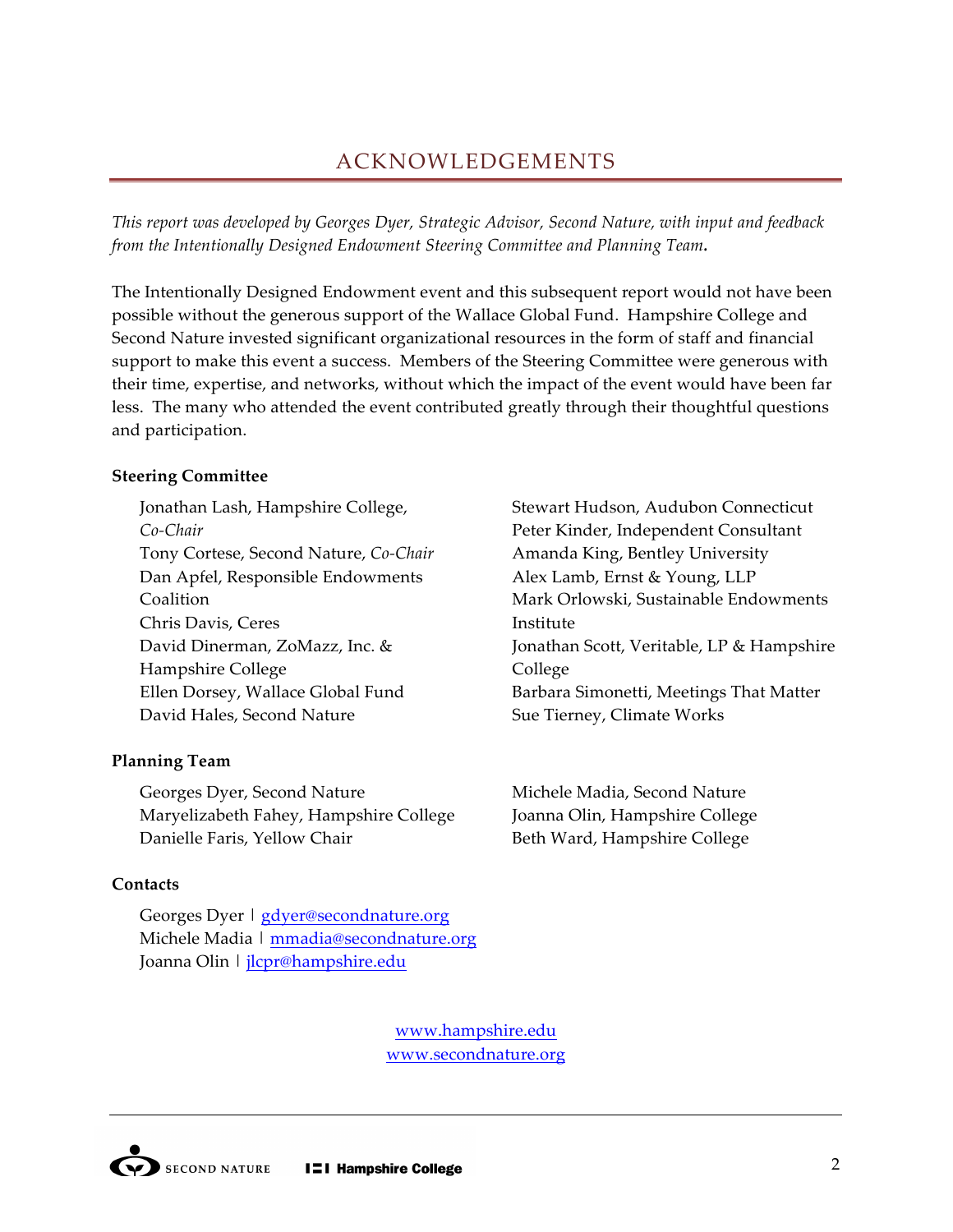# EXECUTIVE SUMMARY

On April 3-4, 2014 in Cambridge, Massachusetts, Second Nature and Hampshire College partnered to bring together a diverse group of high-level stakeholders to explore different approaches to aligning endowment and foundation investment portfolios with their institutional mission, values, and environmental, social, and governance (ESG) goals.

The event offered a highly interactive venue with experts in investment management, fiduciary responsibility, sustainability, and organizational change leadership. The gathering came at a critical time to support constructive processes at colleges and universities, foundations, and other non-profit endowed institutions in taking a holistic approach to sustainability investing. While the fossil fuel divestment movement has driven much of the increased focus on endowment investment practices, and many attendees had a specific interest in addressing climate change, this was not a divestment conference. The participants explored a broad range of options for how colleges and universities, foundations, and other non-profits can respond to climate change and other sustainability challenges through their endowments, in ways that fit with their educational and philanthropic missions.

By design, the event was not a typical conference, but a small, intimate gathering with approximately 120 participants representing nearly 100 organizations. Attendees were a mix of high-level stakeholders, including higher education presidents, CFOs, CIOs, trustees, student leaders, foundation and investment executives, and a host of experts from the investment, academic, law, and non-profit communities.

While the program had a clear initial mission and focus, the design was based on extensive feedback from registrants before the event. Participants posed these questions in advance:

- $\geq$  How does aligning investments with ESG goals fit with our responsibilities as fiduciaries?
- $\geq$  Is there a financial price to ESG investing, and can we get good return on investment with such alignment?
- $\triangleright$  How are other institutions approaching these issues?
- $\triangleright$  How can we overcome structural barriers in the financial services industry that may impede action?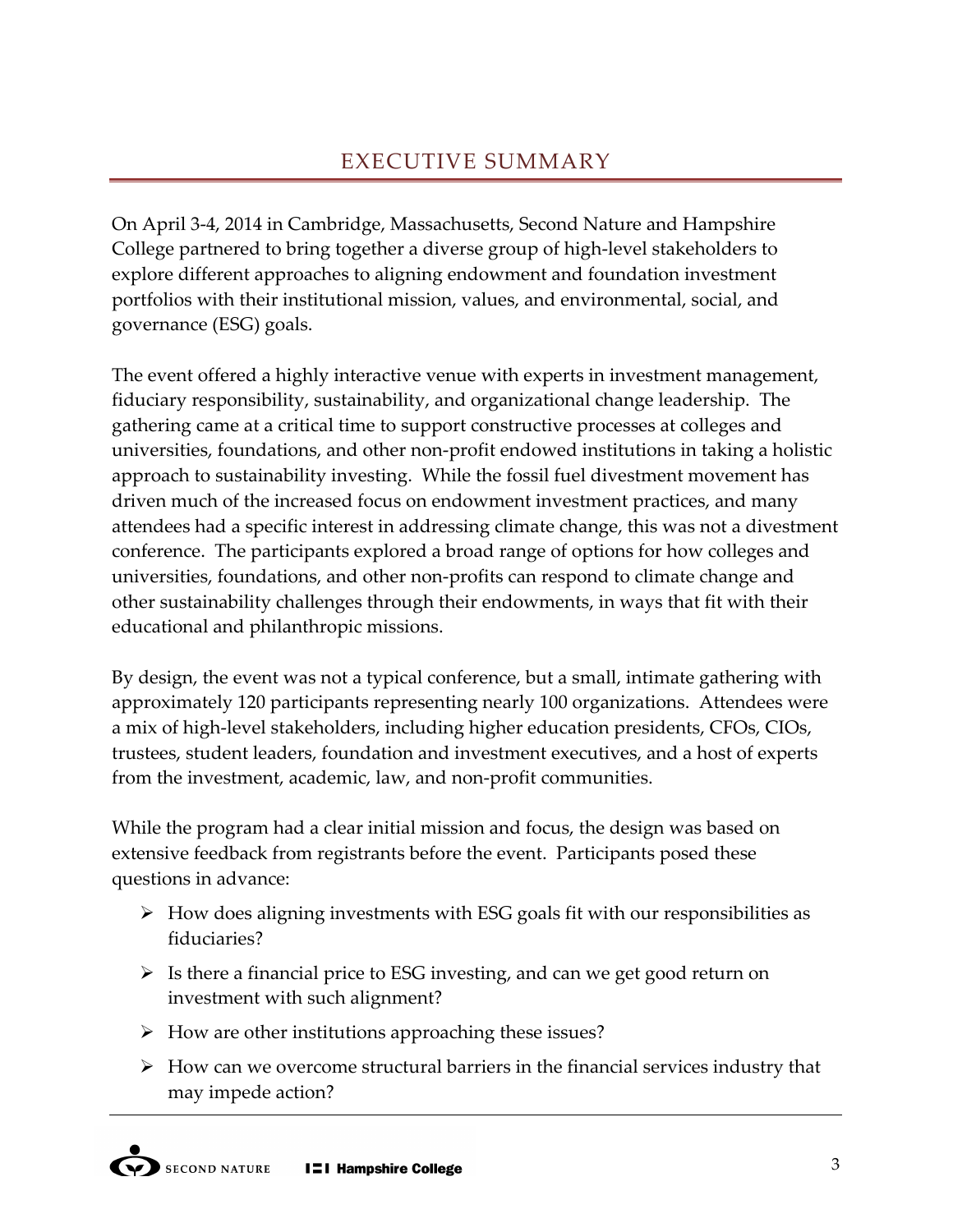$\geq$  How can we have constructive conversations about these issues with all of our stakeholders?

Through presentations and interactive dialogue sessions that built upon one another throughout the event, participants made significant progress on these questions. It became clear that:

- $\triangleright$  Aligning investment policies with institutional mission and values is allowable within trustees' fiduciary responsibility, and taking ESG risks into account may increasingly become a requirement of that fiduciary responsibility.
- $\triangleright$  There is a growing body of evidence that shows ESG strategies do not require accepting a lower rate of return on investments, and can help reduce risk.
- $\triangleright$  There is a need to help key decision makers in higher education, foundations, and other non-profit organizations become more knowledgeable about the role of endowments in fulfilling their missions and to improve their ability for productive dialogue on these issues.

Administrators and trustees were able to share their experiences and learn from their peers about the strategies institutions are using to address these issues, and to foster effective participation across stakeholder groups.

Participants quickly identified a "chicken or egg" dilemma: Do structural barriers (such as those associated with comingled funds and passive index investing) need to be addressed first by the financial services industry before foundations and endowments can make progress? Or do foundations and endowments need to demonstrate much larger demand for such changes before they can be made? It became clear that fully removing these barriers will require cross-sector and cross-organization efforts, but that foundations and endowments can – and in the opinion of many participants *must* – make meaningful progress despite the current structural barriers.

Participants made specific commitments to action, both individually and/or on behalf of their institutions, including:

- $\triangleright$  Developing governance processes for handling requests for changes to investment policies.
- $\triangleright$  Developing ESG investing, shareholder advocacy, and proxy voting strategies.
- $\triangleright$  Making presentations to key decision makers (chief financial officers, presidents, investment committee members).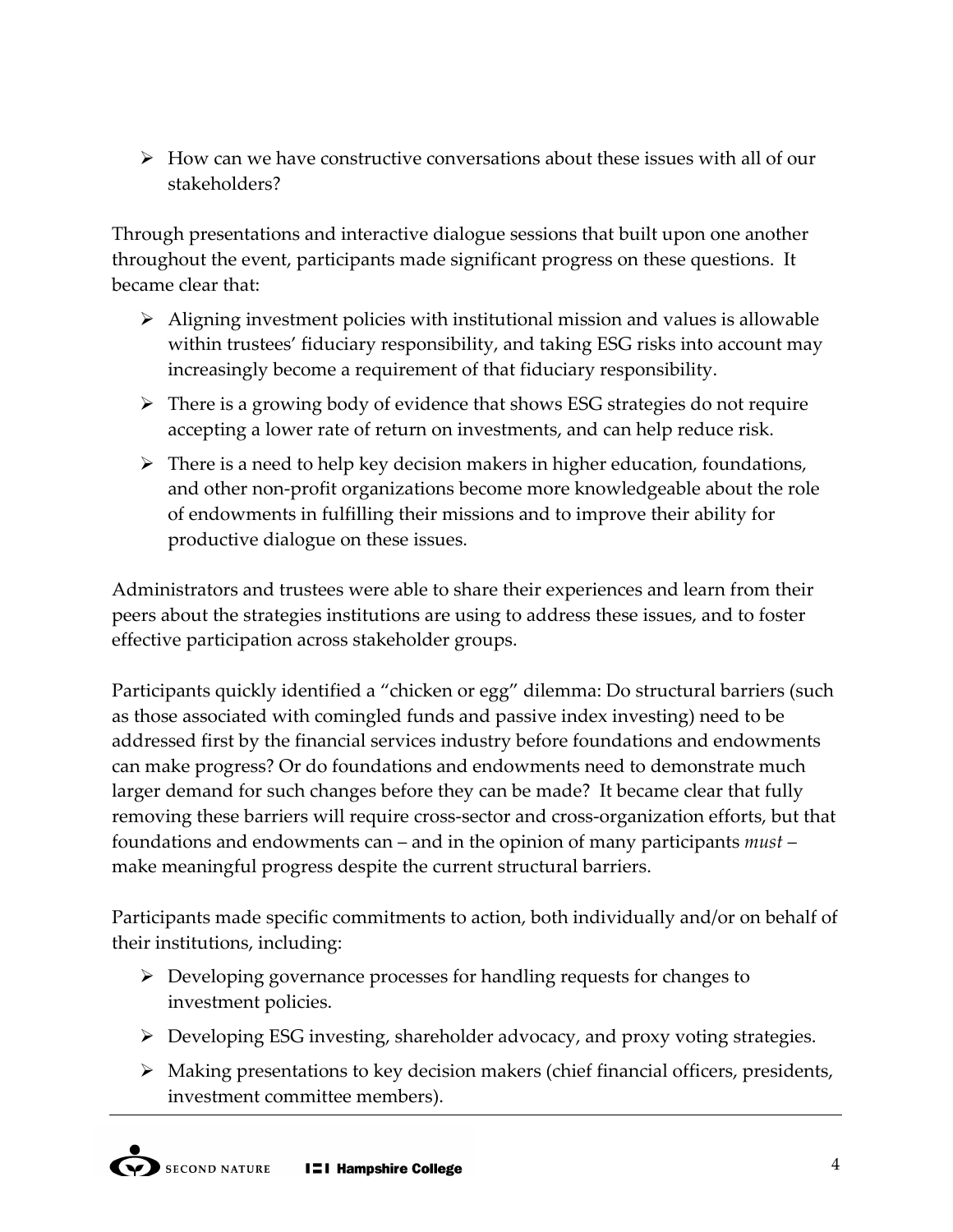- $\triangleright$  Inviting investors with ESG experience and industry experts to present at trustee and investment committee meetings.
- $\triangleright$  Convening multi-stakeholder group meetings on campus.
- $\triangleright$  Writing scholarly and popular articles on topics such as fiduciary responsibility.
- $\triangleright$  Infusing knowledge and resources from the ESG event into tool-kits for clients.
- $\triangleright$  Sharing resources with the network of participants and others.
- $\triangleright$  Building websites to educate board members, students, and other stakeholders.

Many participants indicated that the thoughtful and interactive design process made the conference very useful and productive. Several suggested it would be worthwhile to make this an annual event, host similar events in other regions, facilitate smaller meetings, and offer events for students and other stakeholder groups. Other activities, such as online resource sharing and collaboration, forming advisory groups on key topics, and facilitating peer-to-peer discussions and educational and networking opportunities, were also requested.

Participants indicated that there would be great value in a facilitated network that built on the momentum from the event and helped endowments address ESG issues and issues of socially responsible investing (SRI) in constructive ways that complement, not duplicate, the many existing initiatives in the field (e.g., Investor Network on Climate Risk, Principles for Responsible Investing, CDP). The highly interactive process of designing the conference has already laid much of the groundwork for building such a network, which could:

- $\triangleright$  Accelerate the integration of ESG criteria into investment decision-making at endowments and foundations.
- $\triangleright$  Create safe and effective venues for institutional leaders to learn about these topics and work together to develop aligned and effective solutions.
- $\triangleright$  Serve as a next step in the continuous expansion and improvement of the American College & University Presidents' Climate Commitment.
- $\triangleright$  Help align the many actions, initiatives, and organizations on various aspects of sustainability and ethical investing at endowments and foundations.

The follow-through from this event holds the promise of providing an exciting launching point for a new phase in the SRI/ESG field with regard to the leadership role that endowments can play.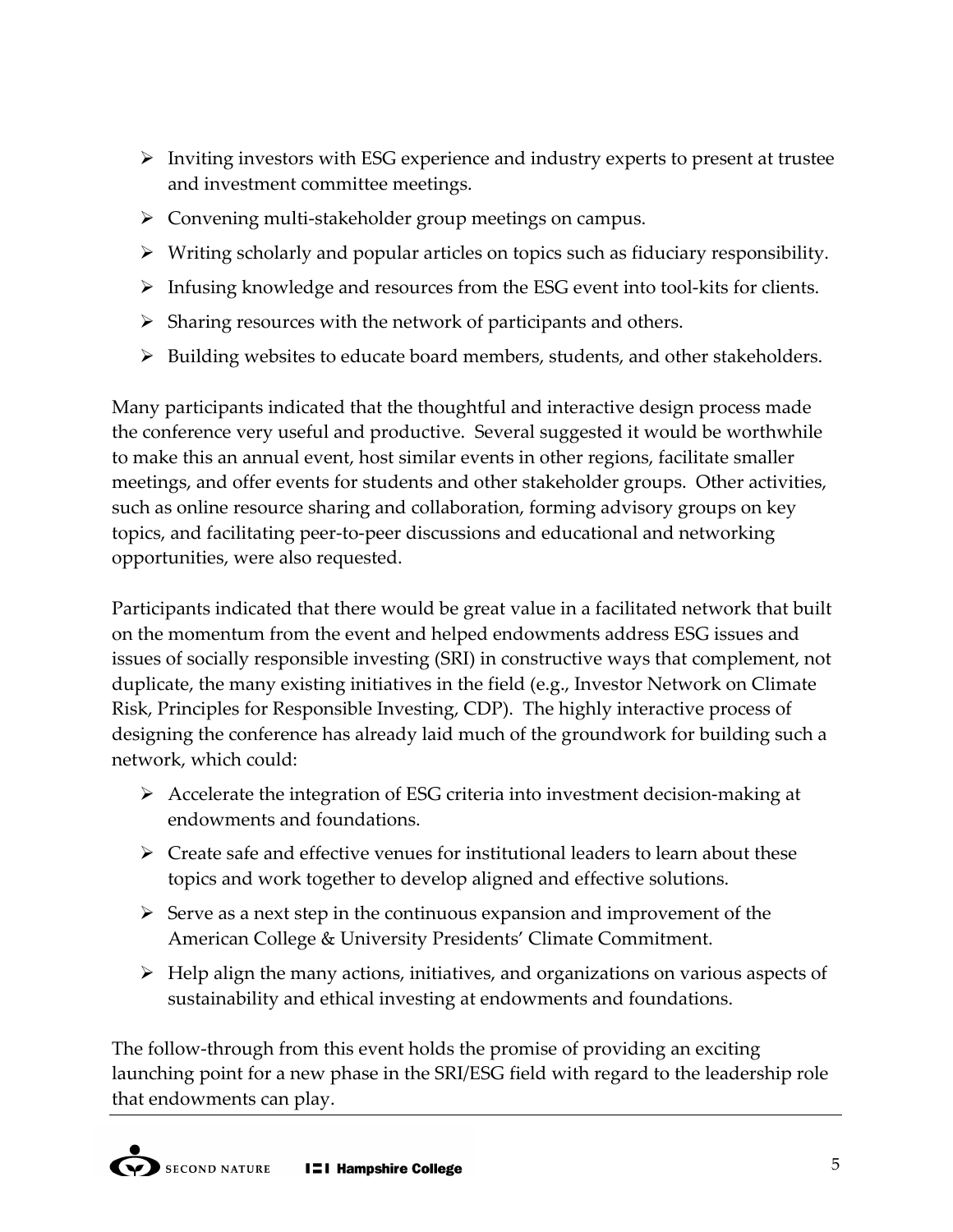There was a general consensus among the participants that the urgent social, environmental, and economic challenges society faces impels tax-exempt organizations to seek the knowledge and support to better align their investments with their missions and pledge to work on ways to do so. This emerging network provides an opportunity for administrators and trustees to work with the investment industry to pursue this path and help shape the next steps to further this effort. Doing so is critical to fully leverage the role that institutions and their endowments can play in creating a healthy, just, and sustainable society.

#### **Potential next steps for an emerging collaborative network**

- 1. Develop online resources
- 2. Facilitate peer-to-peer networking & education programs
- 3. Convene more gatherings to expand participation
- 4. Highlight thought-leadership from participants  $\&$  publish resources
- 5. Deliver education & training opportunities
- 6. Engage academic business & economics departments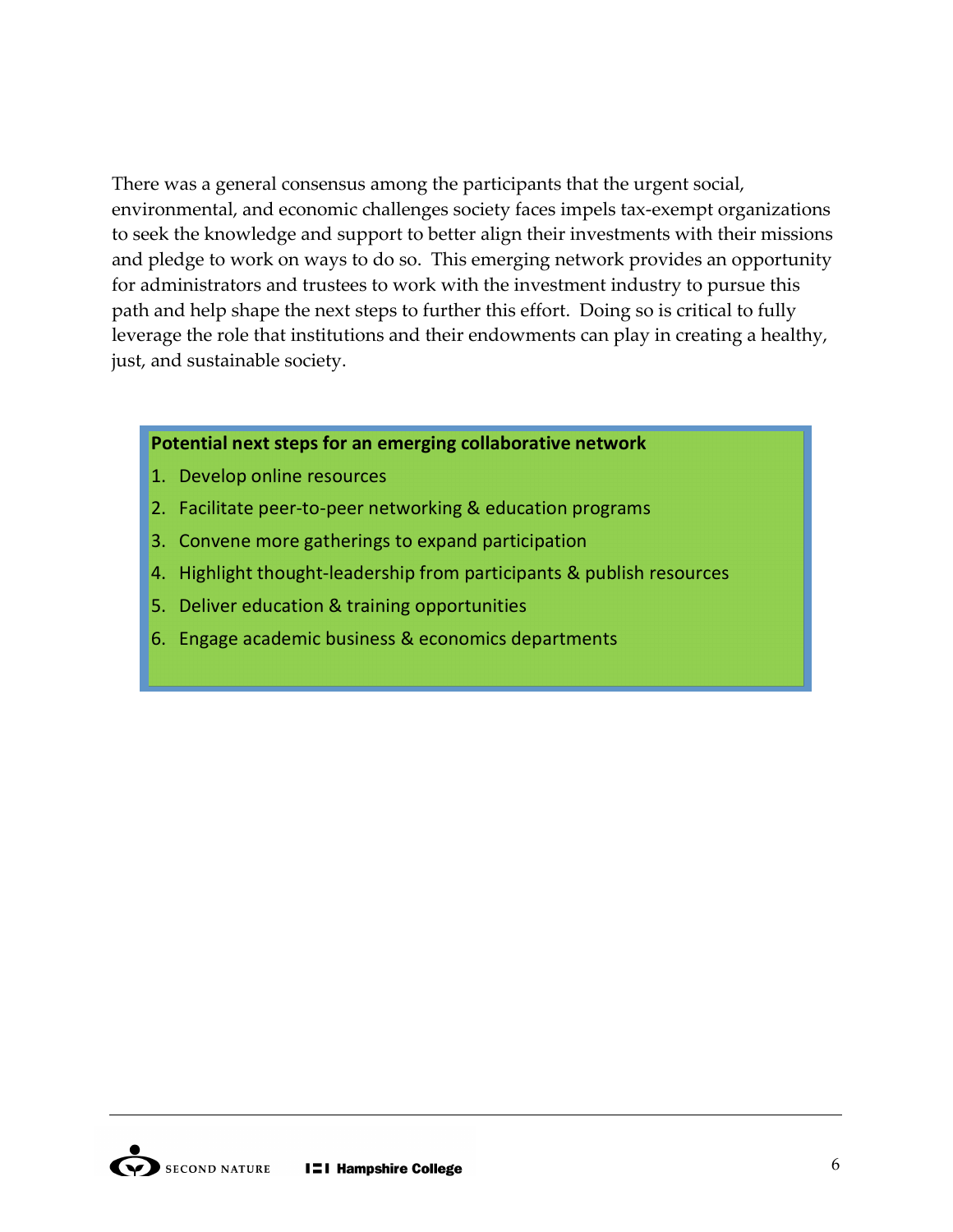# BACKGROUND AND PURPOSE OF THE MEETING

Many higher education institutions, foundations and other non-profit organizations are grappling with the question of whether and how to better align their endowment investment policies with institutional mission and values. For most institutions this is uncharted territory. In response, Second Nature and Hampshire College partnered to bring together a diverse group of high-level stakeholders on April 3-4, 2014 in Cambridge, Massachusetts, to explore how endowments can be positioned to support the creation of a more just, healthy, and sustainable society. For many years, Hampshire College has been a leader in aligning its investment portfolio with its educational mission and values, and Second Nature is a leader in the higher education effort on sustainability and the supporting organization of the American College  $&$ University Presidents' Climate Commitment (ACUPCC).

The event struck a chord in this area. It quickly became clear that there is tremendous interest in, and need for, organizational leaders to connect with each other and with experts from the investment industry and academia to dispel myths and learn about the latest trends in aligned and sustainable investing.

*"Pound'for'pound'it' was'the'best'SRI' conference'I'have' attended."*

At this invitation-only event, higher education presidents, business officers, trustees, endowment portfolio managers, private foundation officers, non-profit executives, and other key stakeholders explored possibilities, shared best practices, tackled heretofore perceived roadblocks, and identified ways to work together to pursue a broad range of solutions. Our purpose was to help the leaders of these institutions examine how they might address these issues, individually and collectively. They considered how larger societal challenges are affecting and are affected by endowment decisions; discussed strategies, challenges, and opportunities; learned how other institutions have approached these issues; and explored opportunities for further collaborative work.

The conference was designed to actively engage all participants to address the existing roadblocks; develop the strategies, resources, and support networks that will help them to move in this direction going forward; and encourage involvement by a larger group of institutions. To encourage frank and honest dialogue, the conference operated under the Chatham House Rule so everyone could speak freely without external attribution unless participants gave explicit permission to do so.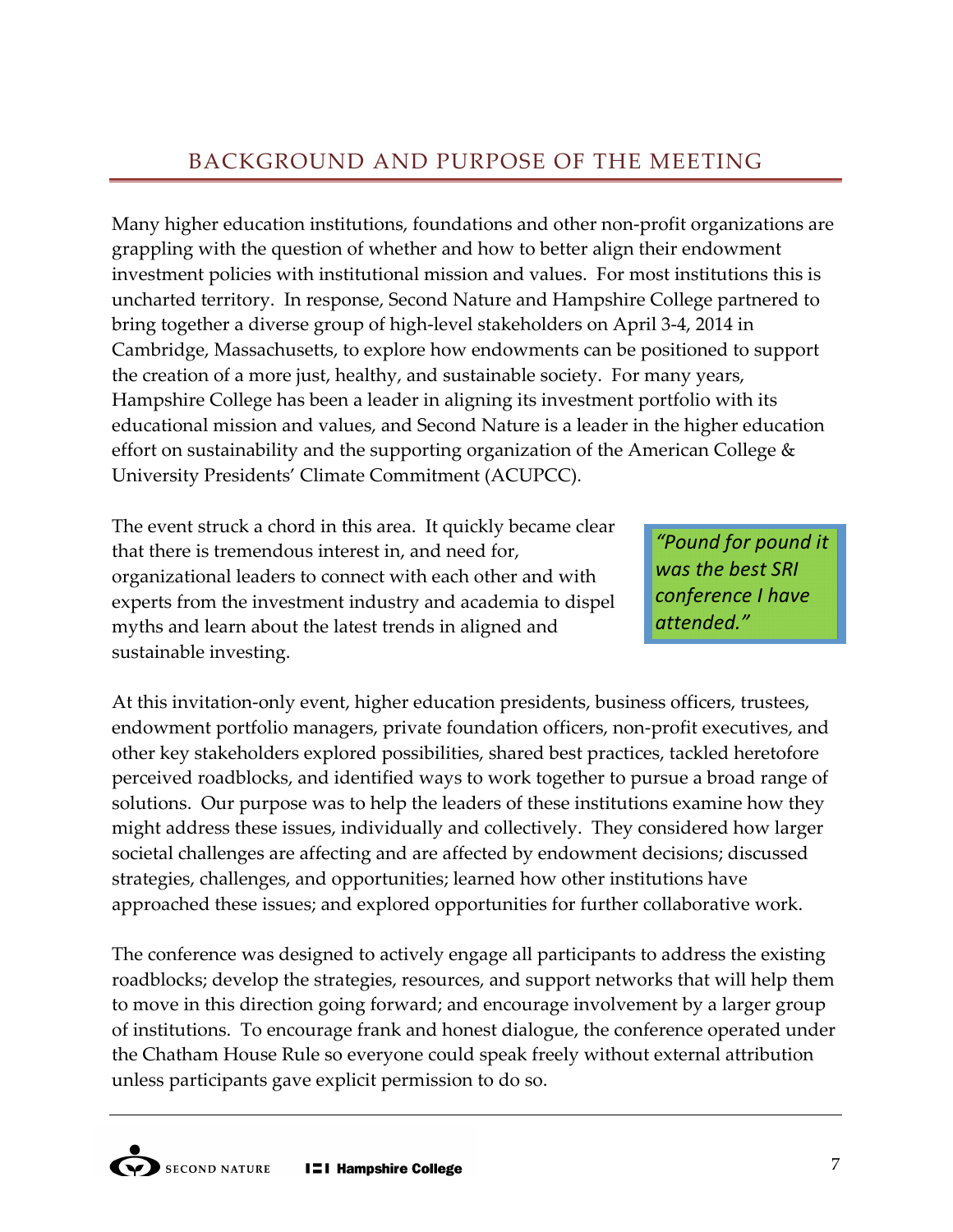Before the event, we asked registrants to provide their feedback on four questions related to what they hoped to get out of the meeting:

- 1. What if any unique information or experience might you have to contribute to this *conversation?*
- 2. *What if any topics or issues should we not include in this discussion and why?*
- *3. Please%complete%this%sentence:%"This%meeting%will%be%successful%if%at%its%conclusion%I…"*
- *4. What%are%your%burning%questions%on%this%topic?*

The conference program was designed around the responses to these questions, as detailed below. The themes discussed included topics such as fiduciary responsibility, investment performance of ESG strategies, economic risks associated with climate risk and stranded assets, and how to engage all stakeholders in the process of addressing these issues. (See Appendix 1, "Participants," for a list of attendees; and Appendix 2, "Program Agenda," for a list of the themes covered). We provided participants with a Primer before the event to set a baseline understanding of the main concepts and trends related to ESG investing; it is available online at: http://secondnature.org/blog/2014-04-07/intentionally-designed-endowment-primer.

To maximize peer-to-peer learning, leverage the experience and perspectives of those in attendance, and begin building a network for continued collaboration, the program was organized to emphasize interactive dialogue sessions in addition to presentations and conversational panel sessions.

# *What if any unique information or experience might you have to contribute to this conversation?*

Participants, who included investment professionals, academic researchers, and legal experts, had a wide range of understanding and experience to bring to the conversation. Many of the investment industry professionals are pioneers in the field of SRI and ESG investing and lead firms at the forefront of the industry. Representatives from higher education, foundations, family offices, and non-profits brought a diversity of perspectives on processes for engaging stakeholders, an intimate understanding of the challenges and barriers to ESG investing, and strategies for creating and implementing ESG investment policies.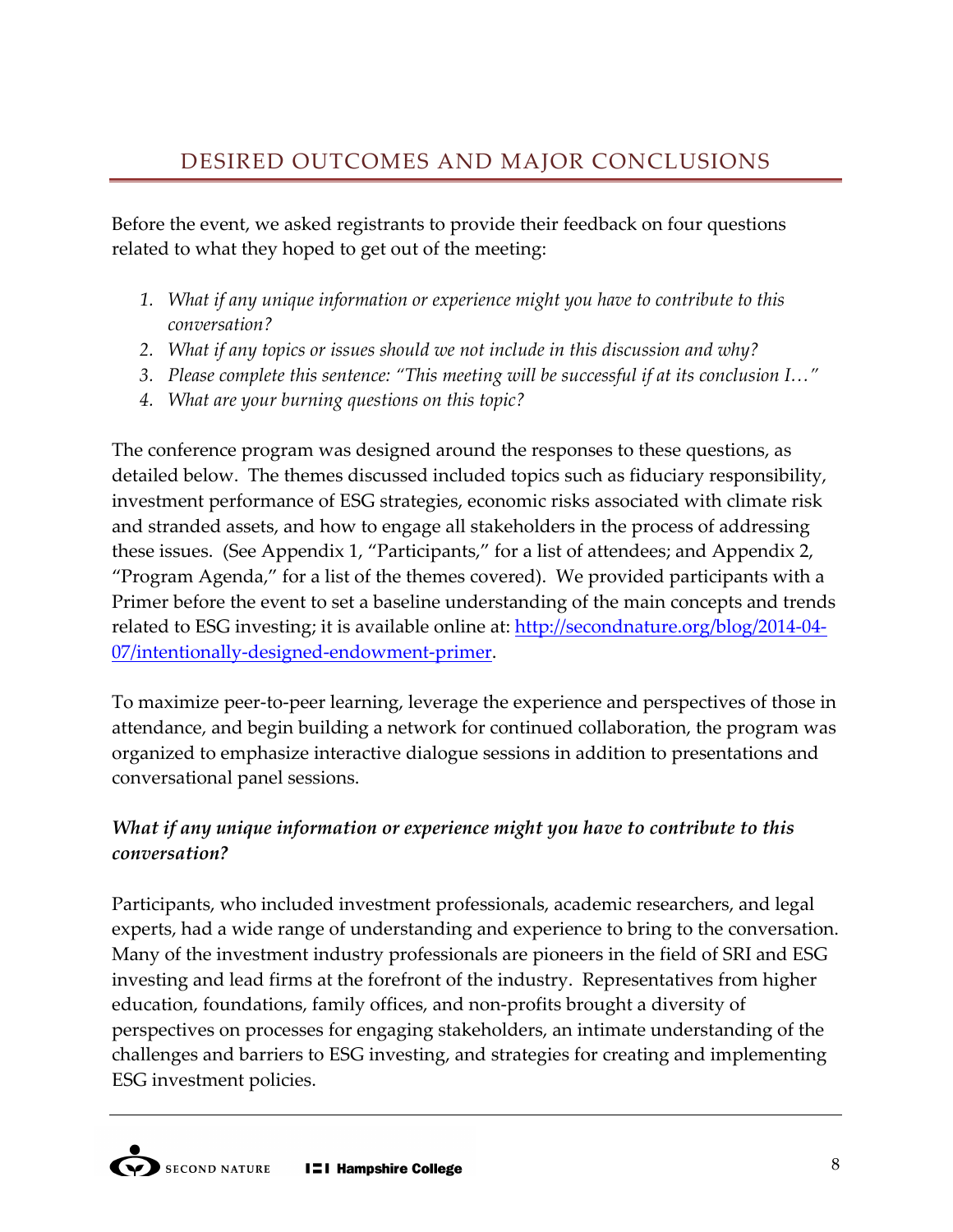# *What if any topics or issues should we not include in this discussion and why?*

By and large, participants did not think anything should be off the table. However, many felt the focus should be on *how* to align investment practices with institutional values, rather than questions around *if* or *why* to do so. Many also indicated that the conversation should not promote or advocate any one approach, but should be open to the whole spectrum of strategies.

# *Completed sentences: "This meeting will be successful if at its conclusion I..."*

- $\triangleright$  Have a well-rounded understanding of the risks and challenges of ESG investing and the range of options available to institutions that will show good returns and perform well per ESG criteria.
- $\triangleright$  Have learned what other institutions have done and heard about ESG best practices, with examples of policies that have been adopted and implemented.
- $\triangleright$  Have gained the confidence and the information needed to discuss the pros and cons of ESG investing with the full spectrum of institutional stakeholders.
- $\triangleright$  Have found a way to use the collective resources for my institution's benefit and to benefit the environment in which our students will raise their families.
- $\triangleright$  Have established channels for continued dialogue among my peers about leveraging our financial resources to support our values.

# *What are your burning questions on this topic?*

(The following summarizes the burning questions participants identified, along with general conclusions for each that were reached through the course of the event.)

*Why%should%we%consider%aligning%investments%with%ESG%goals?% How%does%this%fit%with%our%* mission as educational institutions? Our responsibilities as fiduciaries?

- $\triangleright$  Investments can be aligned with ESG goals in ways that reduce risk and do not sacrifice returns.
- $\triangleright$  Educational and other endowed, mission-driven institutions have mandates to contribute to the betterment of society; as such, aligning investments with mission is not only allowable, but increasingly may be seen as an imperative for fiduciaries.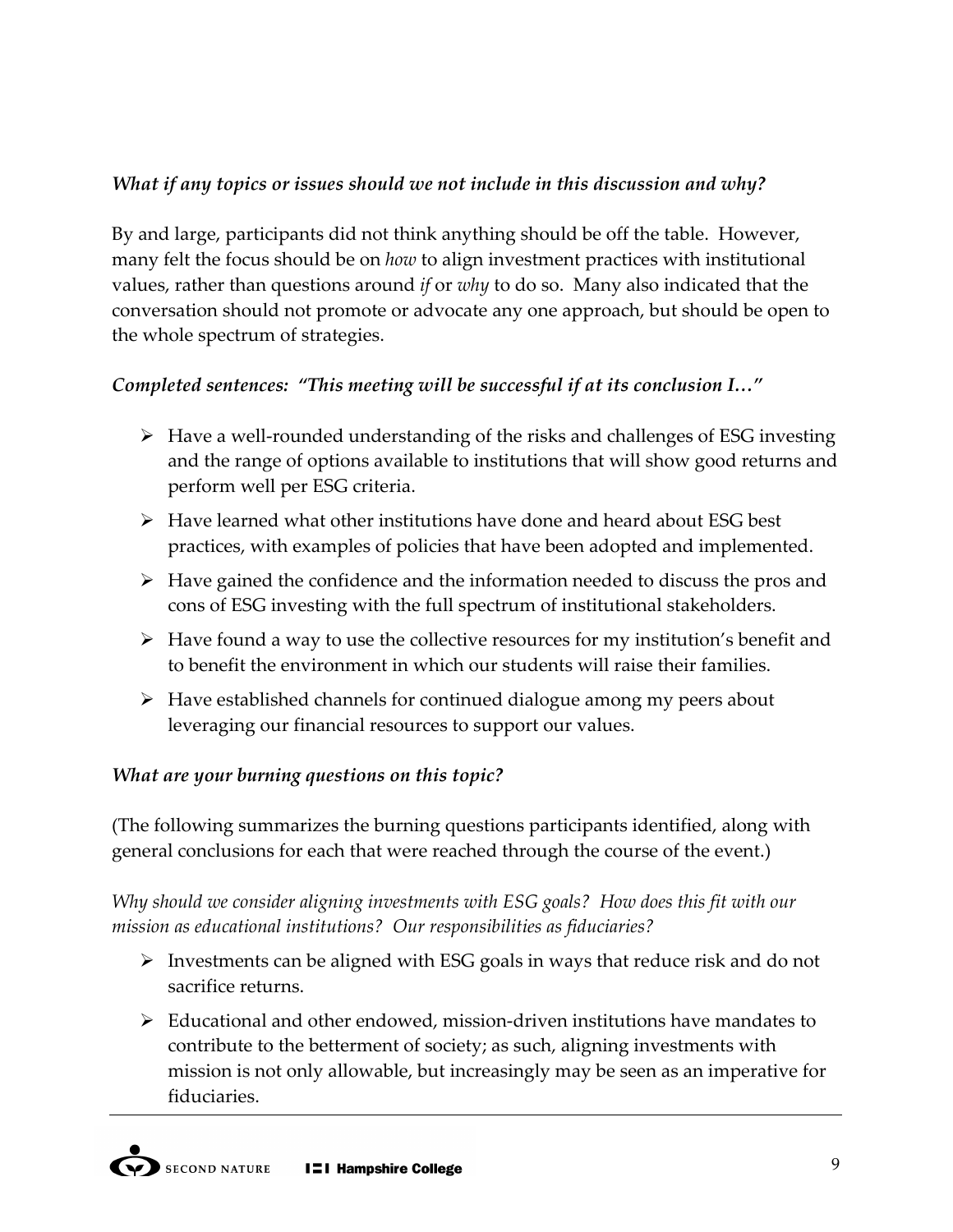*What are the financial costs and benefits of such alignment? Can we get good return on investment%with%such%alignment?*

 $\triangleright$  While there may be some financial costs with restructuring investment portfolios, such alignment can provide strong returns with minimal variation from comparable benchmarks.

*What is happening across higher education and foundations, and how can we learn from others* who have moved forward in this area?

- $\triangleright$  There is a range of experience with these issues.
- $\triangleright$  Many institutions are just beginning to address them, while others have been doing so for years and have implemented robust ESG policies.
- $\triangleright$  The majority of institutions represented are in a phase of conflict and disagreement around if and how to address these issues, with many moving towards a phase of more constructive deliberation (see Figure 1).



Figure 1: Participants applied stickers to a chart on the wall to indicate where they felt their institution currently fell on a spectrum of progress in addressing ESG issues in endowment portfolios. Each red arrow represents one institution.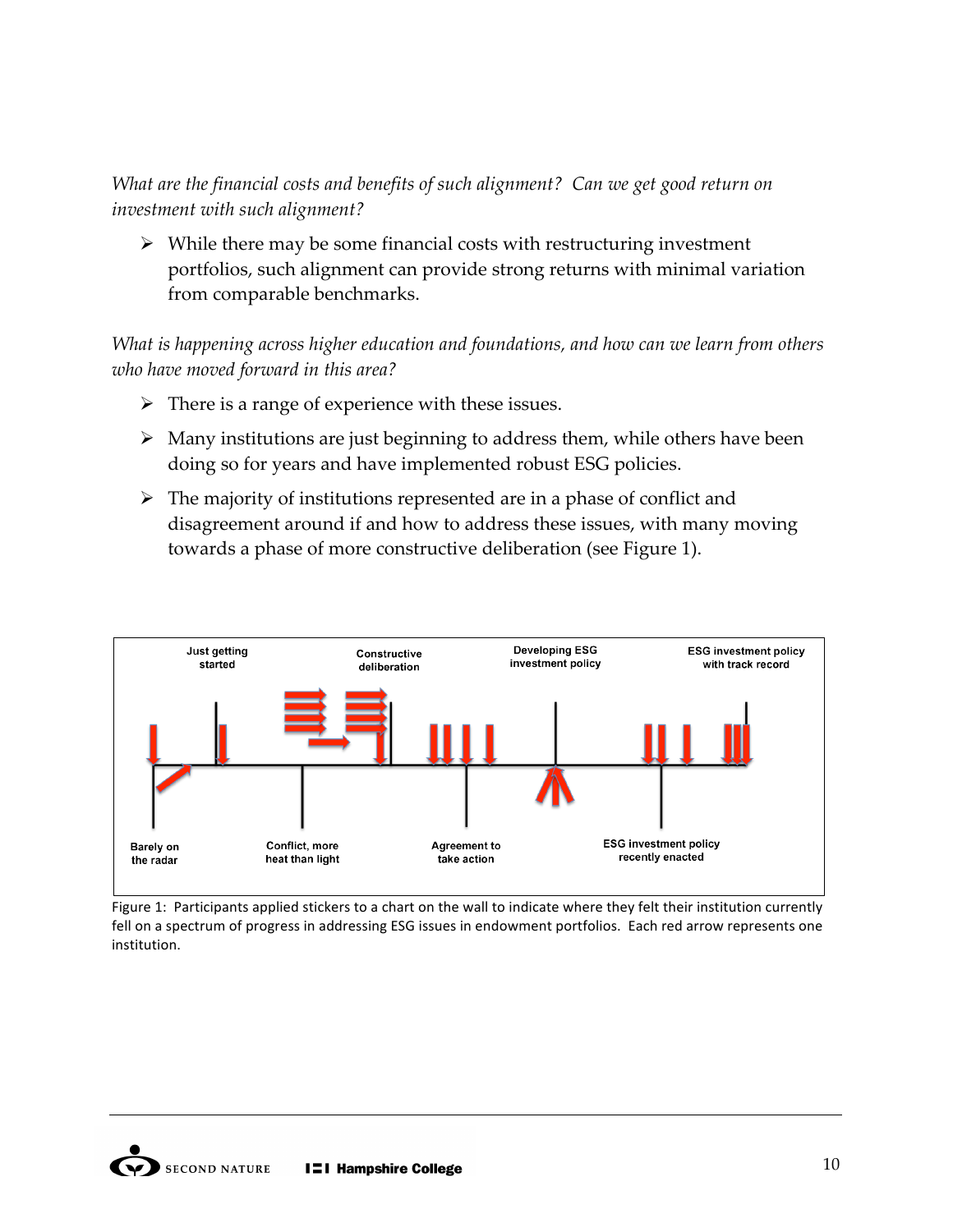*What are the financial structural challenges in the market that may impede action, e.g., commingled%investment%funds%or%donor%advised%funds?*

- $\triangleright$  There was general agreement that structural challenges in the current financial services industry can represent barriers to ESG investing, but that these can be overcome.
- $\triangleright$  Many questioned whether the investment industry needed to shift more quickly to offer more ESG-focused products and services, or if endowments and other institutional investors needed to be more proactive in demanding such products and services. However, there was a general sense that, either way, investors can make meaningful progress immediately.
- $\triangleright$  A common barrier cited was the costs associated with changing managers and the idea that most foundations and endowments on their own are too small to influence their current managers to seriously consider ESG factors. Some participants felt that there were too few high-performing ESG products with sufficiently long track records. Others felt that growing the selection of such products would be sufficient to enable any foundation or endowment to align its investment portfolios with its values.

# How might we discover and assess the range of strategies and products available for aligning *investments with ESG goals?*

 $\triangleright$  Investment industry representatives provided participants with a wide range of strategies and products available related to ESG investing, including negative screens, positive screens, ESG and SRI-oriented commingled funds, separate accounts, private equity impact investing, community investing, green revolving funds, and shareholder engagement.

# How might we effectively facilitate a constructive conversation and decision-making process *across%all%our%stakeholders?*

- $\triangleright$  While many conversations on ESG investing tend to focus on technical, legal, and financial issues, participants recognized that perhaps the central challenges in updating investment policies are leadership and change management issues.
- $\triangleright$  Having iterative, interactive, open, and transparent processes for engaging all stakeholders was widely seen as the most effective and constructive way to make meaningful progress.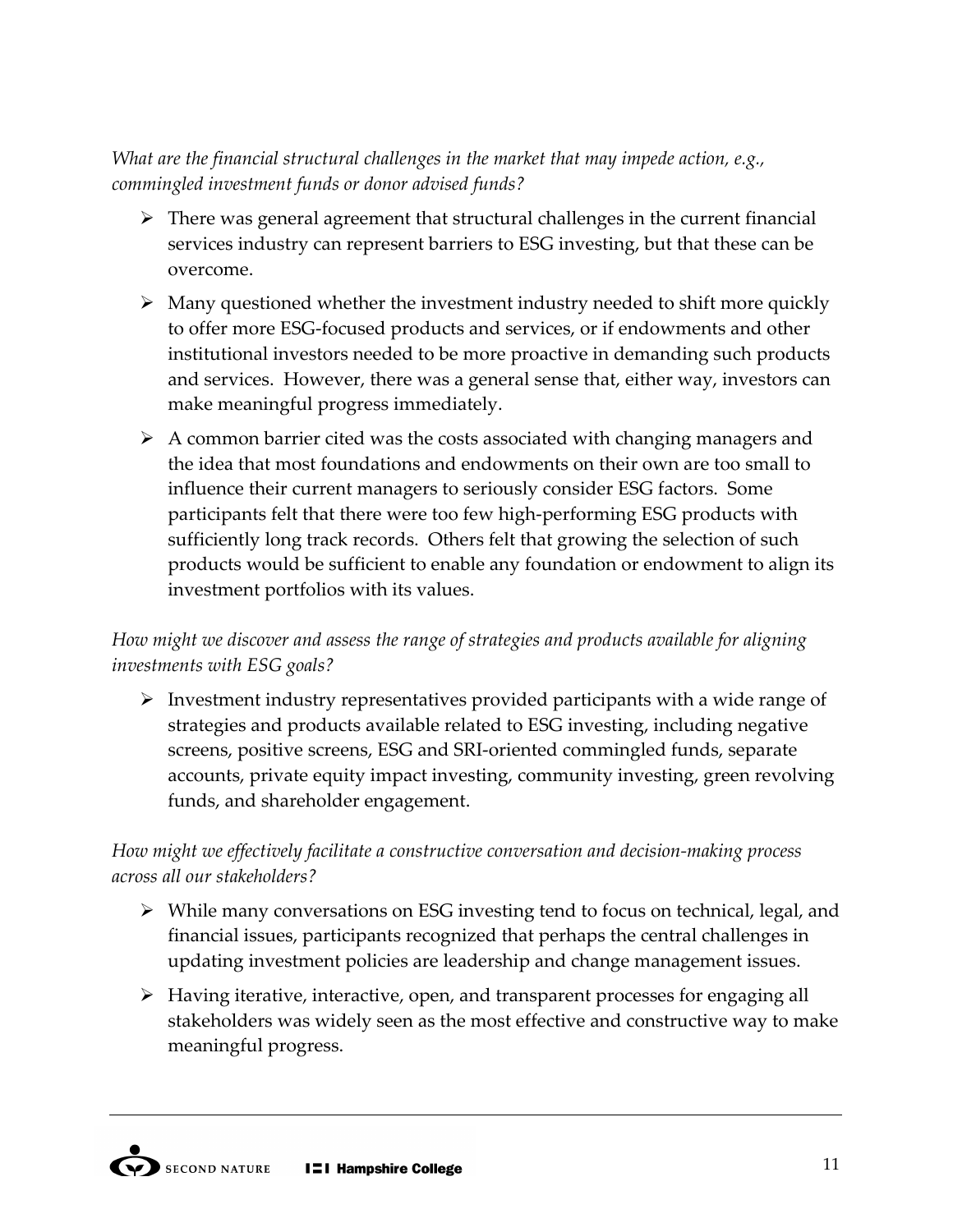$\triangleright$  Participants identified a need to determine how alumni and donors would perceive various strategies for creating intentionally designed endowments.

# *How might we keep informed about and support each other in addressing these issues in the future?*

- $\triangleright$  There was a great deal of energy from participants to stay in touch, continue to share resources, establish online mechanisms for collaborating, and hold similar events in the future.
- $\triangleright$  Participants said there was a need to expand the network to engage more types of institutions and stakeholders, particularly more decision-makers on investment committees.

# **Major Conclusions**

The major conclusions from the event included the following:

- 1. Aligning investment policies with institutional mission and values is allowable within trustees' fiduciary responsibility, and taking ESG risks into account may increasingly become a requirement of that fiduciary responsibility.
- 2. There is a growing body of evidence that shows ESG strategies do not require accepting a lower rate of return on investments, and can help reduce risk.
- 3. There is a need to help key decision makers in higher education, foundations, and other non-profit organizations become more knowledgeable about the role of endowments in fulfilling their missions and to improve their ability for productive dialogue on these issues.

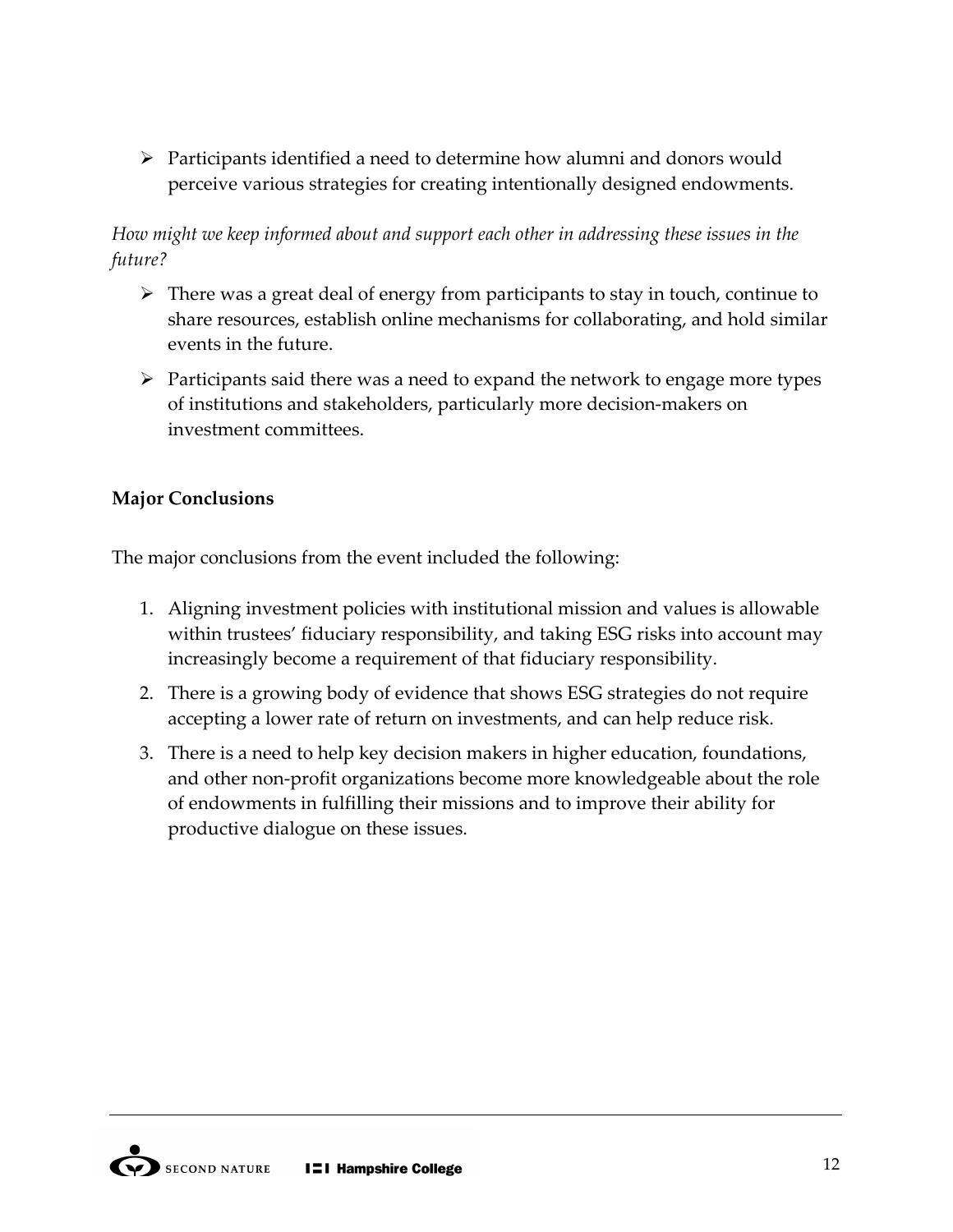Participants made specific commitments as a result of the conclusions outlined above.

These included the following types of activities:

- $\triangleright$  Developing governance processes for considering external requests for changes to investment policies.
- $\triangleright$  Developing strategies for SRI and ESG investing, shareholder advocacy, and proxy voting.
- $\triangleright$  Reporting back and making presentations to key decision makers (chief financial officers, presidents, investment committee members, etc.).
- $\triangleright$  Inviting investors with ESG experience and industry experts to present at trustee and investment committee meetings.
- $\triangleright$  Convening multi-stakeholder group meetings on campus.
- $\triangleright$  Writing scholarly and popular articles on key topics such as fiduciary responsibility.
- $\triangleright$  Infusing knowledge and resources from the event into tool-kits for clients.
- $\triangleright$  Sharing resources back with the network of participants and others.
- $\triangleright$  Building websites to help educate board members, students, and other stakeholders.
- $\triangleright$  Sharing insights and resources from the event with colleagues at their institutions and beyond.

# **Going further**

During and after the event many participants expressed a need to accelerate this work more quickly.

Some indicated that there would be value in developing a charter, commitment, or common action plan of some kind that participants could join to provide a more formal structure for building on the event.

There was general agreement that there is a need for additional events and continued learning – particularly because many decision makers involved with endowments and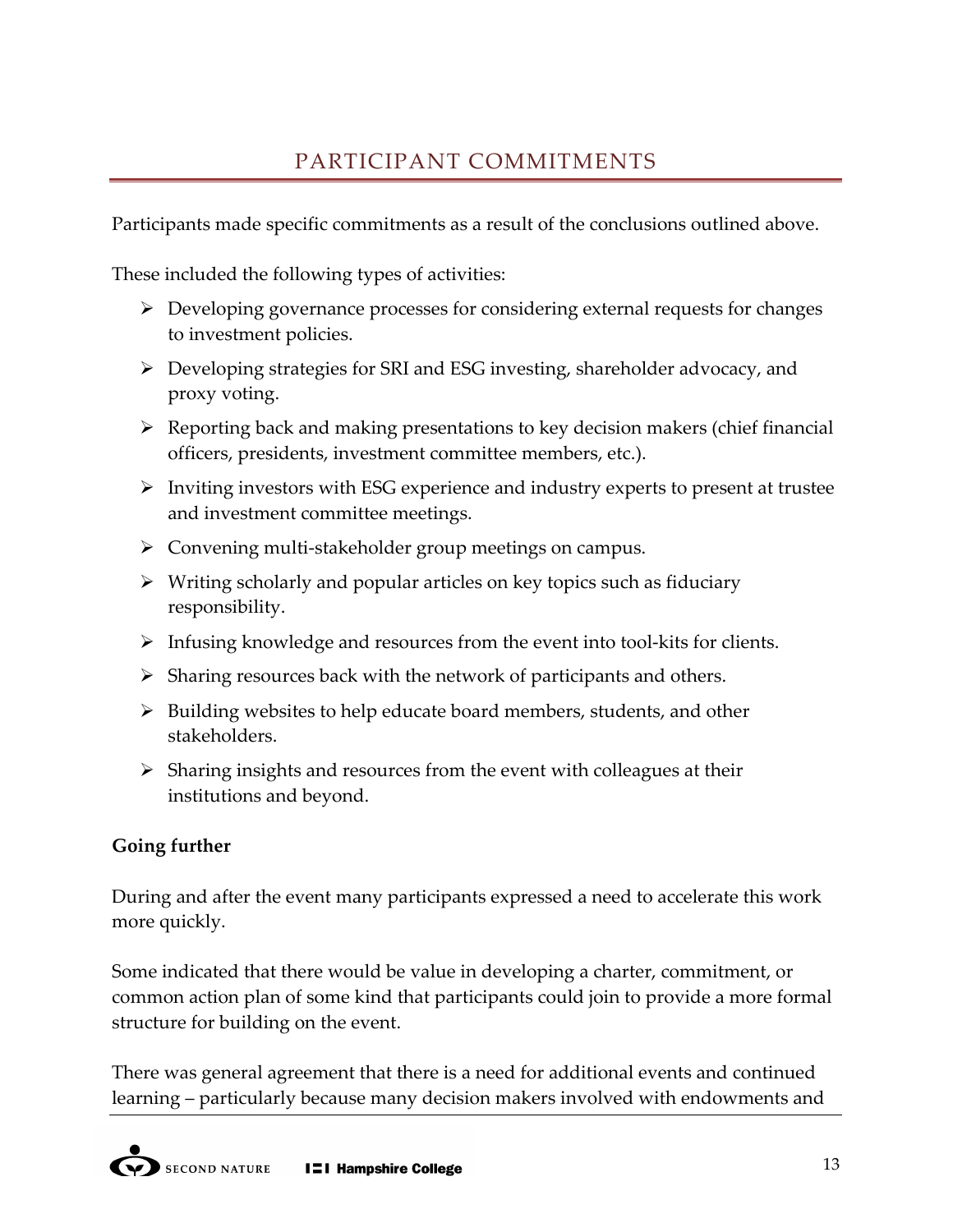foundations are relatively new to the concepts of sustainability investing. Participants noted that many of the resources, websites, reports, and toolkits needed to rapidly build the expertise of foundation and endowment representatives already exists. It is important to leverage these existing resources, making them accessible and adapting as necessary for this audience. Participants emphasized it will be important to ensure that this effort is not limited to conversations and learning, and that it quickly advance to include concrete collective action.

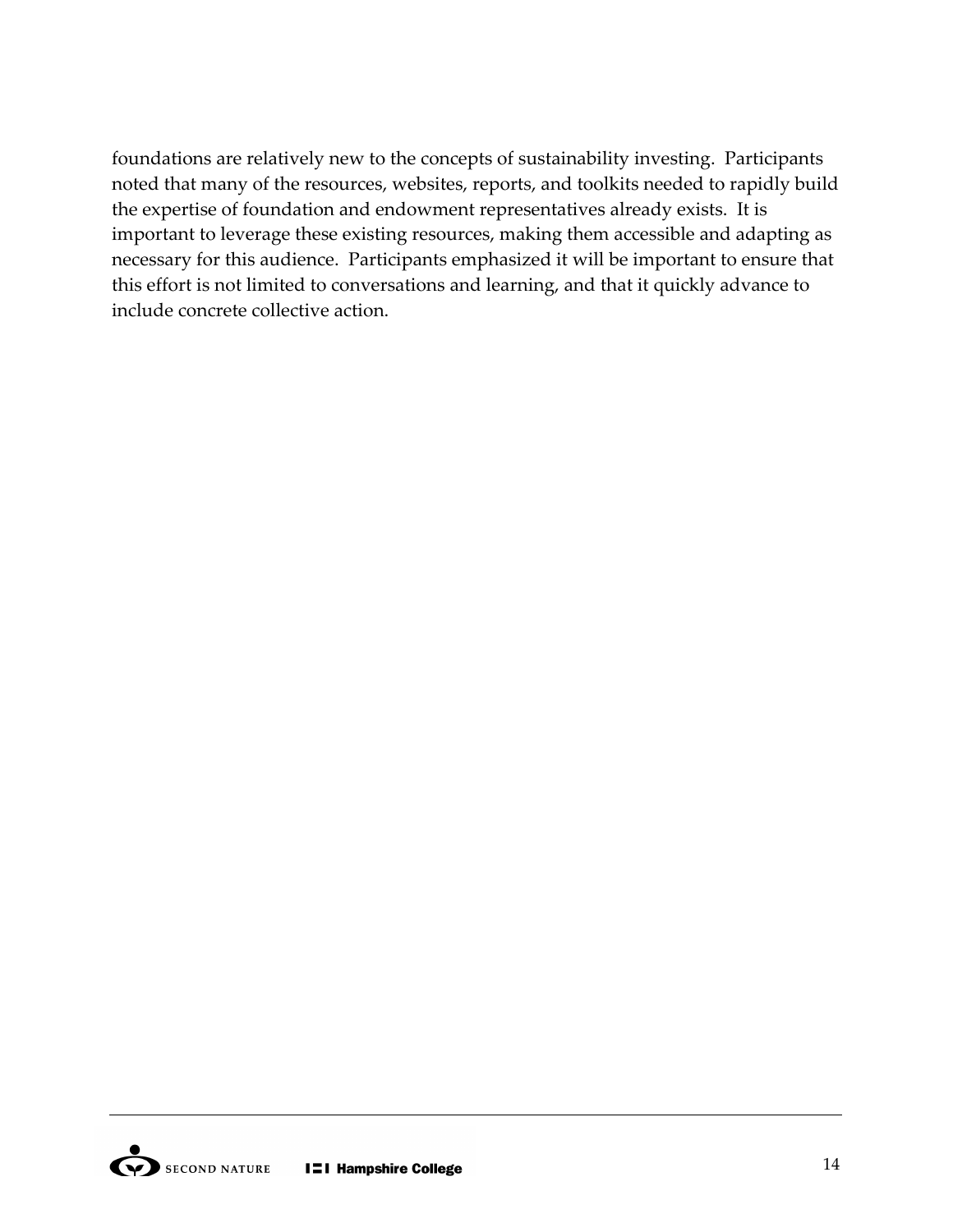After the event, the planning team sent participants a follow-up questionnaire to gauge how effective the event was at achieving the desired outcomes.

# **Most valuable aspects:**

- Learning from their peers.
- Data on investment returns from ESG strategies, useful in countering the myth that endowments must be willing to sacrifice returns to align their portfolios with institutional values.
- The Primer<sup>1</sup> was particularly useful in providing a baseline understanding of the field, context regarding the history, initiatives and organizations in the field, and references to more detailed resources on specific topics.

#### **Program and session design:**

- Exceptionally positive feedback regarding the program session and design, noting that it was clearly very well thought out and deliberate.
- The sessions built upon one another strategically through the day, the level of content was appropriate for the audience, and the mix of expert panels and peer-to-peer dialogue provided the right balance.
- Time limitations were a concern, as the dialogue sessions could have benefited from more time. It was recommended that we consider a two-day program for future events.
- While the free-flow nature of the dialogue sessions was seen as a benefit, there was a recommendation that assigned seating for some sessions could ensure a

*"As'a'result'of'the' meeting'I'have'met' with'some'advisors' who'do'this'kind'of' advising,'and'I'feel' more'prepared'to' talk'to'my'client' foundation'boards' about'it."*

*"The'conference'was' balanced'in'terms'of' content'and'true' expertise'among' distinguished' participants.'Very' well'planned'and' thought'out."*

*"Thank'you'so'much' for'including'me'in' the'conference,'and' for'all'the'work'that' went'into'making'it' such'a'terrific'day. I' learned'so'much,'and' I'returned'home'with' enthusiasm'for'next' steps."*

 $\overline{a}$ 

 $1$  More details on the Primer and access to the document are available on the Second Nature website at http://secondnature.org/blog/2014-04-07/intentionally-designed-endowment-primer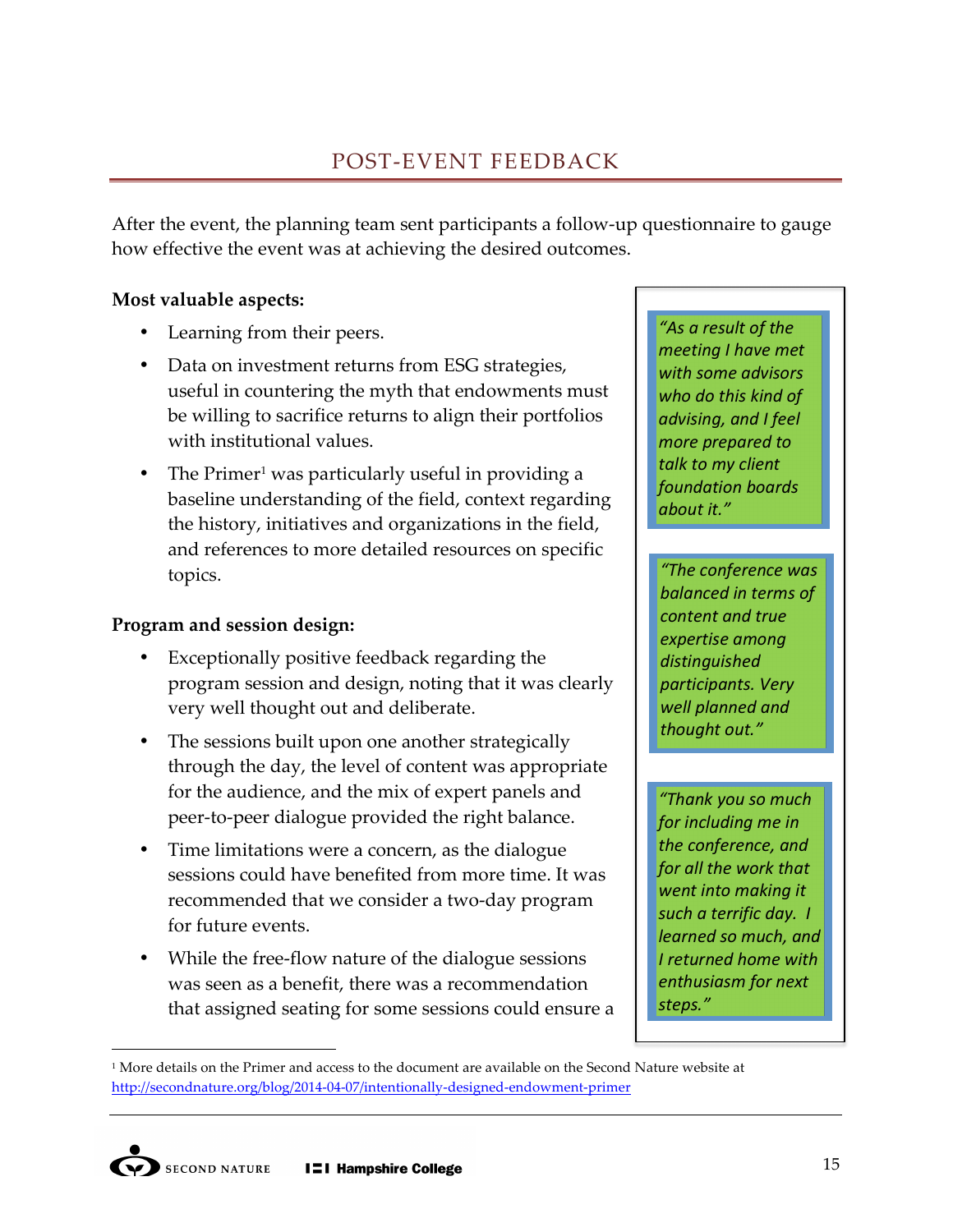more optimal mix of perspectives at each conversation.

#### New questions and activities:

- Participants came away from the event with new ideas, resources, and contacts that they will incorporate into existing projects, or which have led to new projects (such as advancing conversations at their home institutions, writing articles, developing tool-kits, and creating resources for clients).
- Participants requested follow-up events of various kinds ranging from making this an annual event, to offering it in different regions, to hosting a studentfocused version, to facilitating smaller follow-up meetings in person or via videoconference, to creating a charter or statement of principles for endowments to endorse.

*"It'was'very'valuable—maybe'most'valuable'to'have'the' Primer, with its lists of resources and especially the hard evidence'that'you'don't'have'to'give'up'market'returns'to'do' ESG'investing.' The'speakers'were'all'excellent. It'was'a'great' idea'to'have'conversation'facilitators'at'each'table."*

*"I'don't'think'I've'ever'been'to'a'meeting'that'was'so'* "customer-driven," and I'm certain everyone came away with *something'of'tangible'and'enduring'value."*

*"Certainly'a'sterling'event...' I'hope'that'it'is'replicated'across' the'country.' Much'of'value'there'for'many'in'the'E&F' community."*

*"The'energy'was'distinct'and'inspiring."*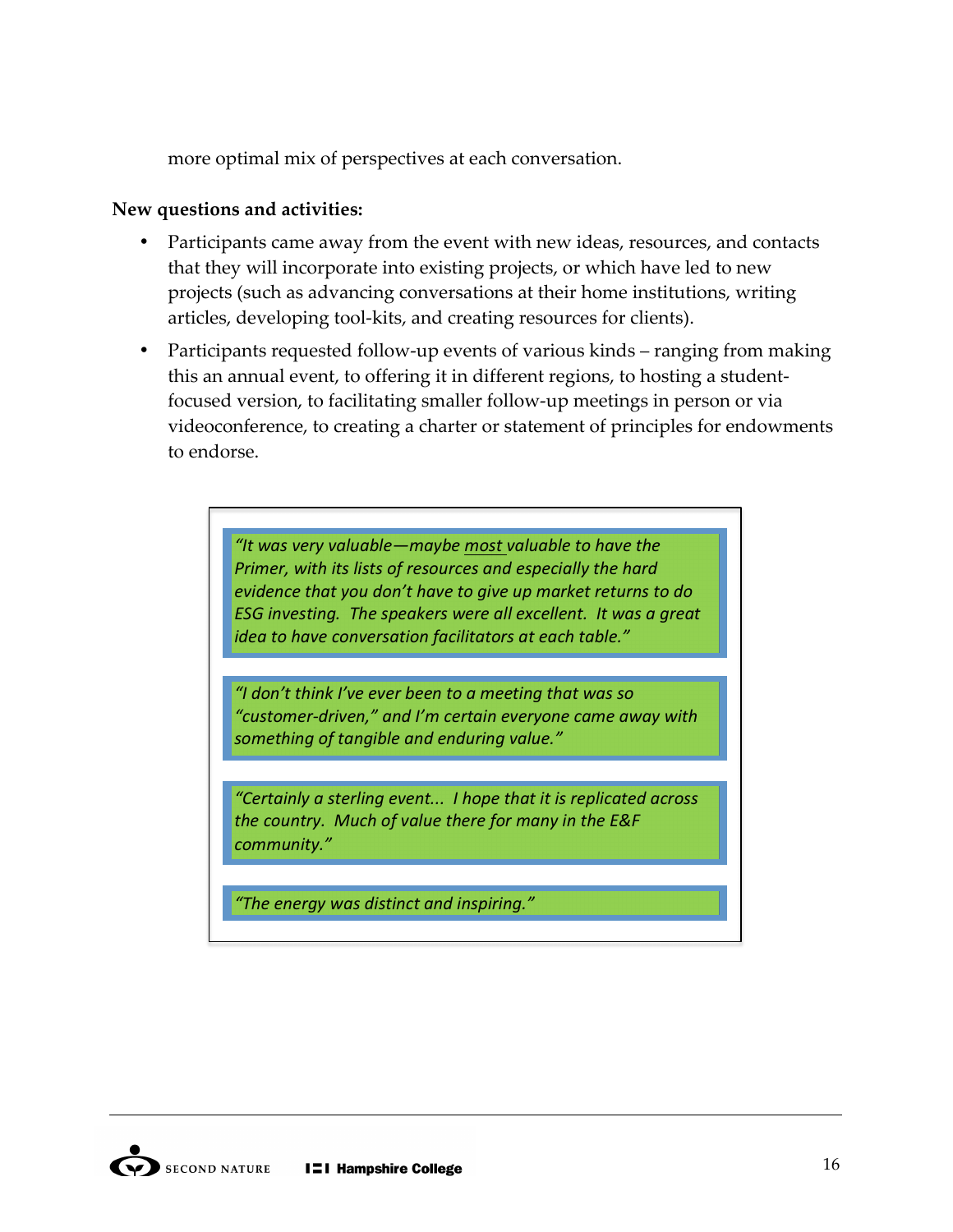# PLANS FOR THE FUTURE

There was a tremendous amount of energy and support from participants to build on the momentum of the event and create a network to support endowments in addressing issues related to SRI/ESG investing in constructive ways. The process of designing the conference was highly interactive and laid a tremendous amount of groundwork for such a network. Participants made a variety of commitments to action – both at their own institutions and organizations and in terms of supporting a broader network – and requested that the event organizers pursue a variety of next steps.

## **Potential Next Steps**

- 1. Develop an online presence for sharing resources, providing opportunities for engagement between participants and continued learning.
	- Webpages for hosting and sharing resources.
	- Listserv for participants and others in an expanding network.
- 2. Develop peer-to-peer networking and education programs (e.g., for trustees, presidents, chief financial officers, and students).
	- Small advisory groups comprised of trustees, presidents, students, chief financial officers, and ESG professionals.
	- Peer-to-peer support amongst trustees and senior administrators.
- 3. Host conferences and meetings that expand the range of institutions and institutional stakeholders engaged in this network.
	- Educational event for students, similar in design to this meeting, to expand their expertise and effectiveness in promoting ESG investing for their institutions' endowments.
	- Another regional event on the west coast.
	- A track on this topic at the ACUPCC Leadership Summit in October 2014.
- 4. Provide thought leadership and publish resources.
	- Written report for trustees on why aligning investment practices with institutional values is allowable, prudent, necessary, and potentially obligatory.
	- Fact sheet to dispel myths about ESG strategies generating lower returns.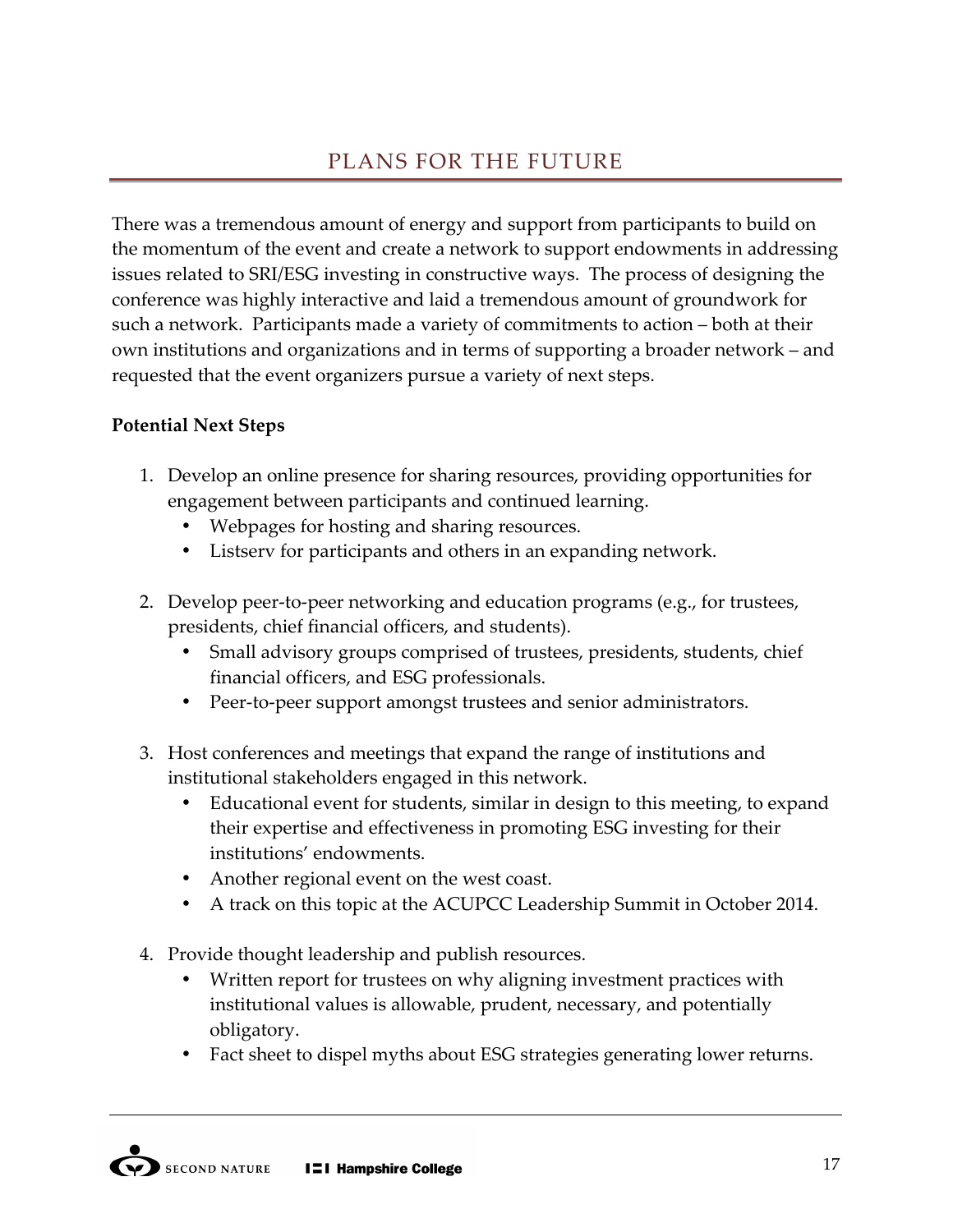- 5. Deliver education and training and opportunities (leveraging the expertise within the network).
- 6. Engage academic business and economics departments to ensure that the next generation of business and investment professionals have the education needed to create and thrive in a sustainable economy.

# **A Network for Sustained Progress**

It is clear from the participants' feedback that there is great value in an ongoing facilitated network that can build on this initial conversation and engage a much broader group of organizational leaders and investment decision makers. Second Nature, Hampshire College, Ceres, and other partners are developing a concept for an action network to advance the idea of Intentionally Designed Endowments. It will:

- $\triangleright$  Provide a vehicle for accelerating the integration of ESG criteria into investment decision-making at foundations and endowments.
- $\triangleright$  Build on the first phase of this work in creating safe and effective venues for institutional leaders to learn about, discuss, and consider these topics and work together to develop effective solutions.
- $\triangleright$  Serve as a next step in the continuous expansion and improvement of the ACUPCC.
- $\triangleright$  Provide a much-needed way to align the many actions, initiatives, and organizations on various aspects of ESG investing at endowments and foundations.

In doing so, it will reduce confusion and provide an accessible way for institutional leaders to stay effectively engaged with these critical issues. It will be highly collaborative, working with and promoting existing organizations and initiatives in this space, while also leveraging the organizing team's unique experience and relationships to engage the critical leadership of higher education senior administrators and trustees.

The goal is to create a robust and active network of institutional leaders and their stakeholders, industry practitioners and academic experts, that serves as a vehicle for a variety of actions (meetings, trainings, conferences, resources, education, peer-learning, etc.) to achieve the following outcomes: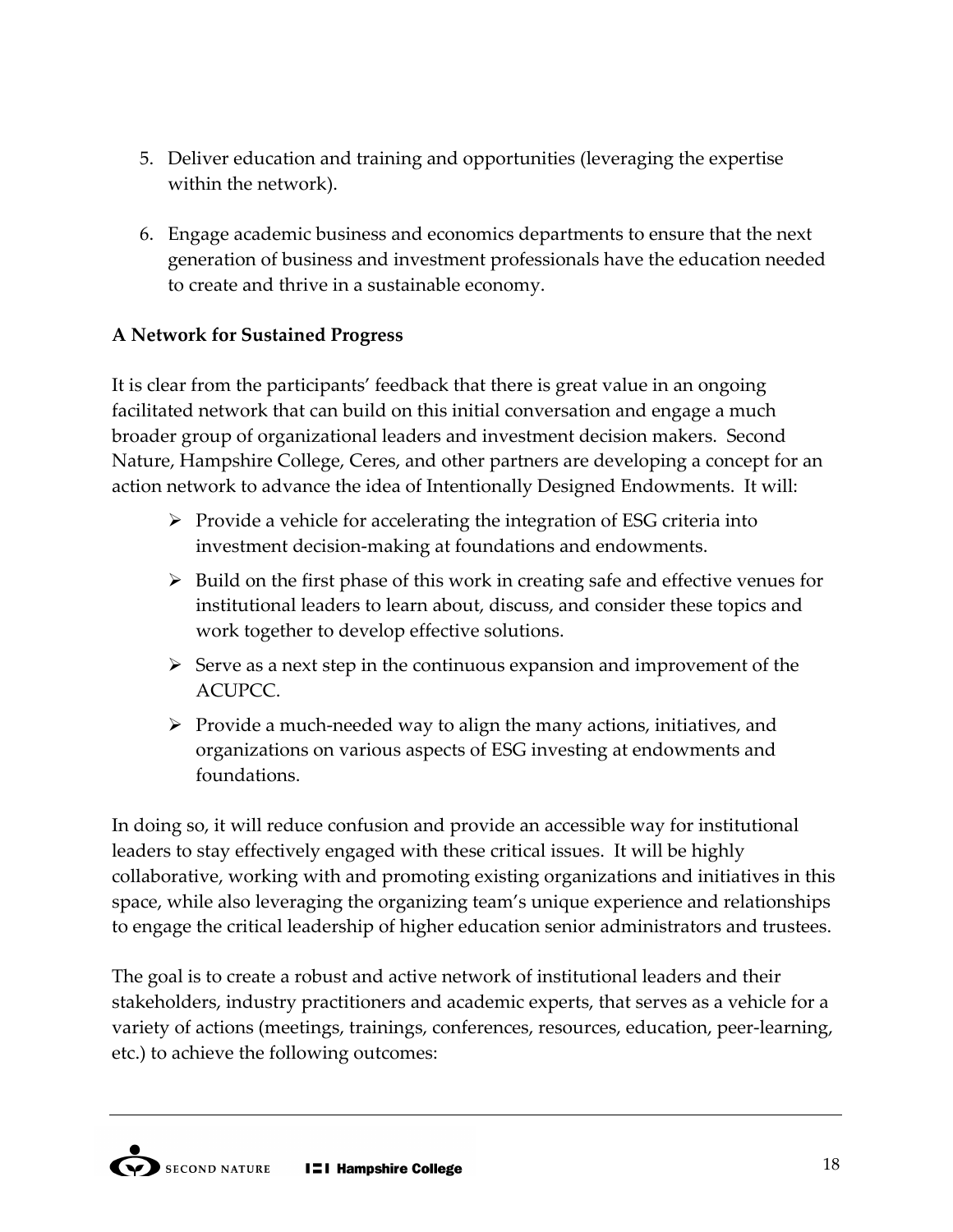- 1. Intentionally designed endowments, aligned with institutional missions become the norm in higher education and other mission-driven tax-exempt organizations, evidenced by growth in ESG statements, policies, practices, and actions.
- 2. Improved sustainability performance by businesses in response to investor concerns, evidenced by changes in corporate reporting, policies, and behaviors related to investor demands and shareholder resolutions.

The network will coordinate strategic activities within a broader context of moving all of higher education and society toward sustainability. Activities will be mutually supportive of existing ESG/SRI networks and initiatives (such as the Investor Network" of Climate Risk, Investing in the Clean Trillion, Principles for Responsible Investing, and the CDP).

Immediate steps for creating such a network will include establishing partnerships for the most effective structure for carrying this work forward, initiating conversations with potential funders for both immediate-term planning grants and longer-term funding for a larger initiative, and creating a strategic plan, business plan, and robust multi-year fundraising proposal.

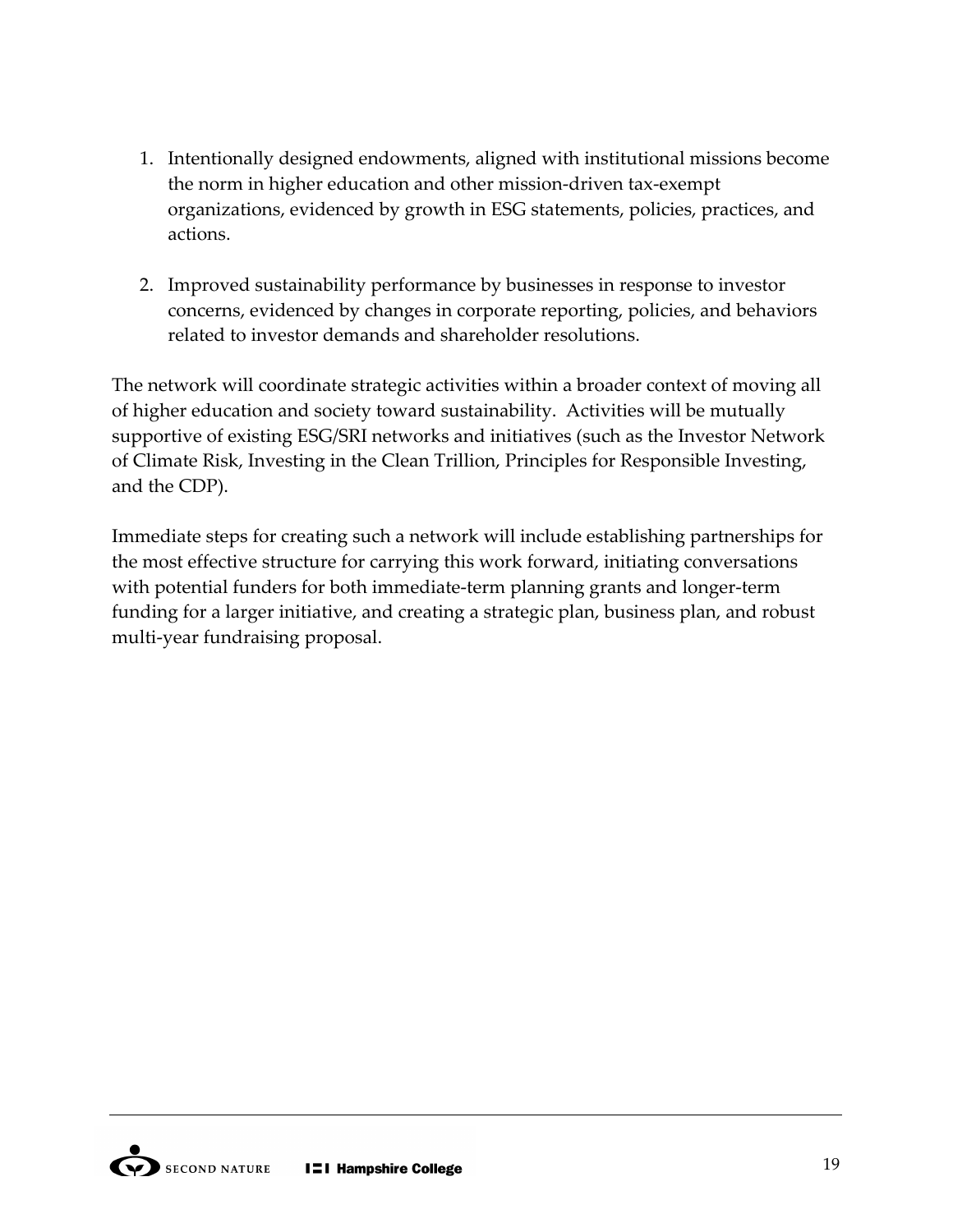# APPENDIX 1: PARTICIPANT LIST

| <b>LAST NAME</b> | <b>FIRST NAME</b>  | <b>ORGANIZATION</b>                          | <b>TITLE</b>                                                    |
|------------------|--------------------|----------------------------------------------|-----------------------------------------------------------------|
| Aiyer*           | Geeta              | <b>Boston Common Asset</b><br>Management     | President & Founder                                             |
| Apfel*           | Dan                | Responsible Endowments Coalition             | <b>Outgoing Executive Director</b>                              |
| Bardaglio        | Peter              | <b>Second Nature</b>                         | Senior Advisor                                                  |
| <b>Barker</b>    | Steven             | World Resources Institute                    | Chief Financial Officer & Vice<br>President of Administration   |
| Betournay        | Molly              | <b>EIRIS</b>                                 | Head of US Research                                             |
| Biernat          | Joseph             | Gettysburg College                           | Trustee, Chair of Endowment<br>Committee                        |
| Bobyock          | Mary Jane          | <b>SEI</b>                                   | Director of Nonprofit Advice                                    |
| Boger            | Joshua             | Wesleyan University                          | Chair of the Board                                              |
| Bookbinder       | Richard            | TerraVerde Capital Management<br>LLC         | <b>Managing Member</b>                                          |
| Bowman           | Richard            | <b>Babson College</b>                        | Associate Vice President for<br>Financial Services & Controller |
| <b>Brackett</b>  | Stephen            | Willauer Prosky Willauer Asset<br>Management | Partner                                                         |
| <b>Brase</b>     | Wendell            | University of California - Irvine            | Vice Chancellor                                                 |
| Brenninkmeijer   | Erik               | <b>COFRA Holding AG</b>                      | Chair, Corporate Philanthropy                                   |
| Buchanan         | Marisa             | JPMorgan Chase & Co                          | <b>Vice President</b>                                           |
| <b>Byrne</b>     | John (Jack)        | Middlebury College                           | Director, Office of<br>Sustainability Integration               |
| Caplan           | Lauren             | Commonfund                                   | <b>ESG Policy Officer</b>                                       |
| Chang*           | Daphne             | Mount Holyoke College                        | Student                                                         |
| Constantine      | Ruth               | Smith College                                | Vice President for Finance &<br>Administration                  |
| Cortese*         | Anthony            | <b>Second Nature</b>                         | Principal                                                       |
| Crystal          | Paul-<br>Alexander | Natural Resources Defense Council            | Director of Treasury/<br>Investments                            |
| Davis*           | Chris              | Ceres                                        | Director, Investor Programs                                     |
| Davis            | Michael            | Calvert Investments                          | Director, Institutional Client<br>Relationships                 |
| Dinerman*        | David              | Hampshire College                            | Trustee, Chair of Investment &<br><b>Finance Committees</b>     |
| Dinerman         | Ruth               | <b>Community Health Programs</b>             | <b>Grants Manager</b>                                           |
| Dinsmore         | Clem               | <b>Citizens Climate Lobby</b>                | Member                                                          |
| Dixon            | Daniel             | <b>University of Maine</b>                   | <b>Sustainability Coordinator</b>                               |
| DonnaSelva*      | Alice              | Prime Buchholz & Associates                  | Consultant                                                      |
| Dyer*            | Georges            | <b>Second Nature</b>                         | <b>Strategic Sustainability Advisor</b>                         |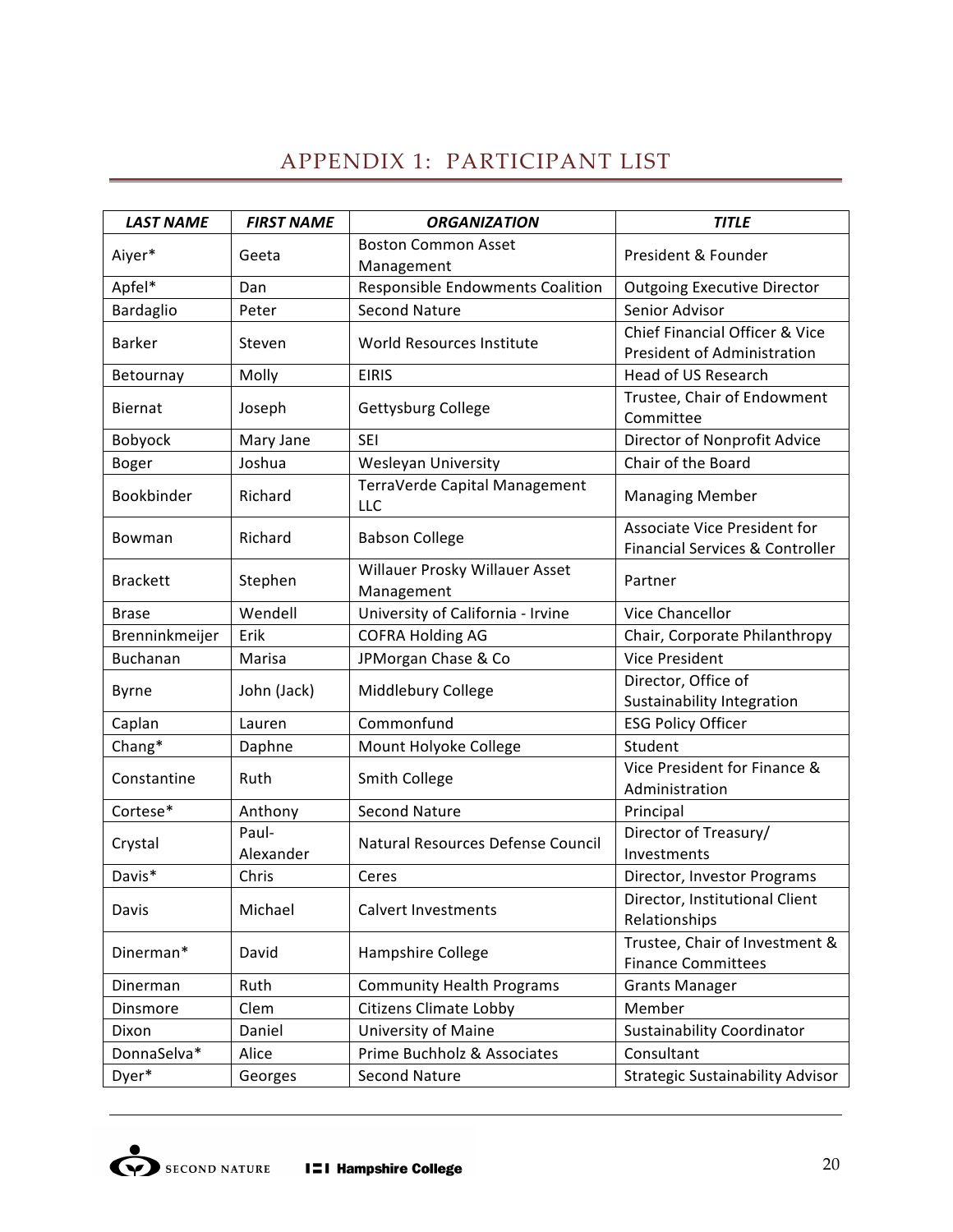| <b>LAST NAME</b>  | <b>FIRST NAME</b> | <b>ORGANIZATION</b>                              | <b>TITLE</b>                                                                                                |
|-------------------|-------------------|--------------------------------------------------|-------------------------------------------------------------------------------------------------------------|
| Ebling            | Robert            | <b>Green Mountain College</b>                    | Trustee                                                                                                     |
| Eden              | Peter             | Landmark College                                 | President                                                                                                   |
| Eldridge          | Maurice           | <b>Swarthmore College</b>                        | Vice President for College &<br><b>Community Relations &amp;</b><br>Executive Assistant to the<br>President |
| Ellsworth         | Peter             | Ceres                                            | Senior Management, Investor<br>Programs                                                                     |
| Emmons            | Andrew            | Willauer Prosky Willauer Asset<br>Management     | <b>Assistant to the General</b><br>Partners                                                                 |
| Fahey             | Maryelizabeth     | Hampshire College                                | Executive Assistant to the<br>Board of Trustees & to the<br>Chief of Staff                                  |
| Faris             | Danielle          | <b>Yellow Chair</b>                              | <b>Event Manager</b>                                                                                        |
| Fearey            | Christopher       | <b>Brown Advisory</b>                            | <b>Business Development</b>                                                                                 |
| Flannery          | Sean              | Corporate Knights Capital                        | Vice Chair                                                                                                  |
| Fournier          | Marc              | Lasell College                                   | Director, Plant Operations &<br>Sustainability                                                              |
| Garvey            | Joseph            | Marywood University                              | <b>Vice President for Business</b><br>Affairs & Treasurer                                                   |
| Gary*             | Susan             | University of Oregon                             | Professor                                                                                                   |
| Gaylor            | Sue               | Allegheny College                                | <b>Executive Vice President</b>                                                                             |
| Gentry            | Russell           | Walden Asset Management                          | Portfolio Management                                                                                        |
| Gifford           | James             | Harvard Initiative for Responsible<br>Investment | Senior Research Fellow                                                                                      |
| Gomez-<br>Zormelo | Dulce             | National Wildlife Federation                     | <b>Chief Financial Officer</b>                                                                              |
| Gould             | Robert            | Green Mountain College                           | Vice President of Enrollment,<br><b>Finance &amp; Operations</b>                                            |
| Greenblatt*       | Jonathan          | <b>US Domestic Policy Council</b>                | Special Assistant to the<br>President & Director, Office of<br>Social Innovation & Civic<br>Participation   |
| Guidi             | Daniele           | Ecosoluzioni                                     | <b>Executive Director</b>                                                                                   |
| Gurek             | Shannon           | Mount Holyoke College                            | Vice President for Finance &<br>Administration                                                              |
| Hales*            | David             | <b>Second Nature</b>                             | President                                                                                                   |
| Hayles            | Lisa              | <b>Boston Common Asset</b><br>Management         | Institutional Investment<br>Services                                                                        |
| Heck              | Thomas            | <b>Ball State University Foundation</b>          | Chief Investment Officer                                                                                    |
| Hein              | Rebecca           | <b>Portland State University</b><br>Foundation   | <b>Chief Financial Officer</b>                                                                              |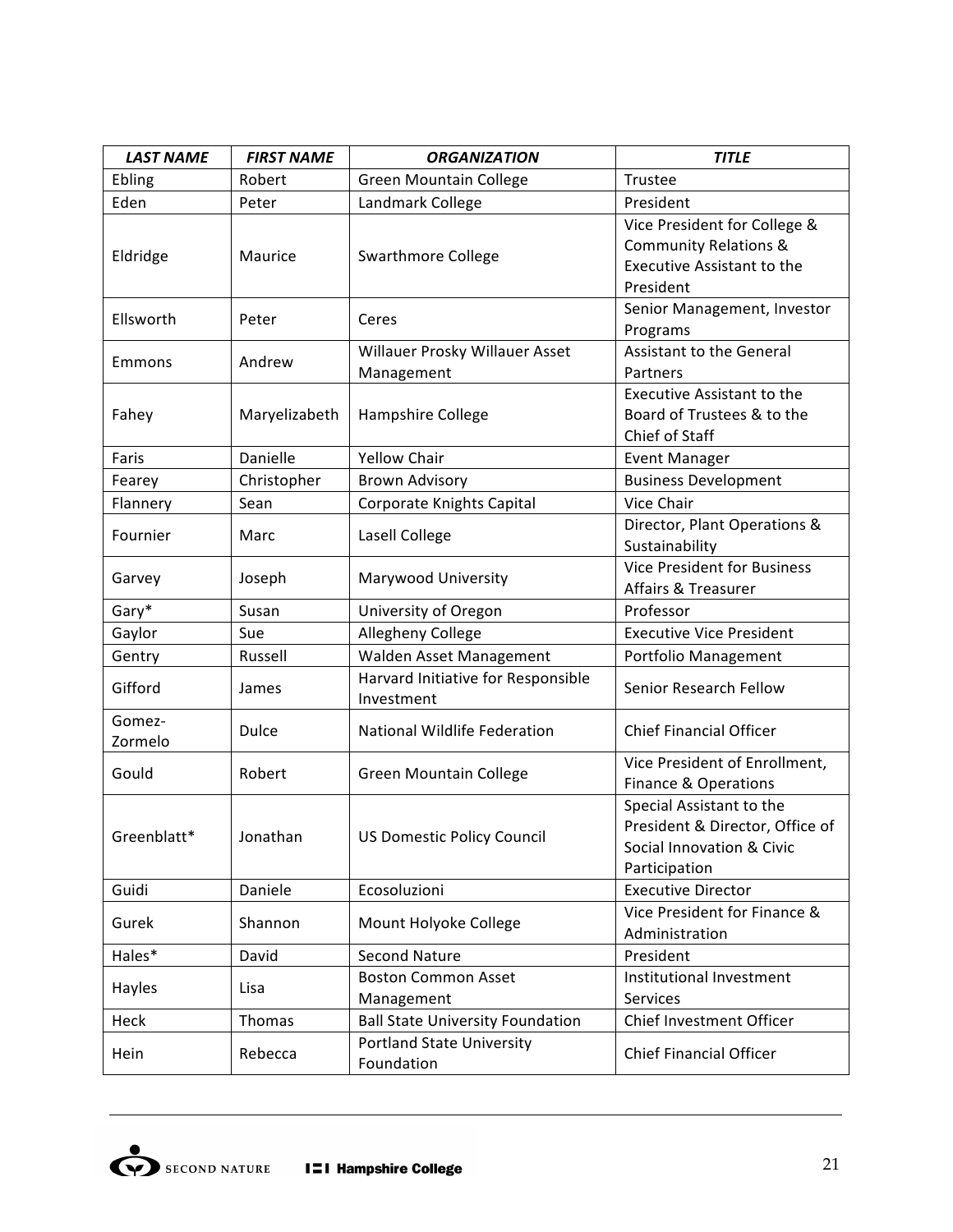| <b>LAST NAME</b> | <b>FIRST NAME</b> | <b>ORGANIZATION</b>                         | <b>TITLE</b>                                                        |
|------------------|-------------------|---------------------------------------------|---------------------------------------------------------------------|
| Hietsch*         | Stephen           | Dickinson College                           | Associate Vice President for                                        |
|                  |                   |                                             | <b>Auxiliary Services &amp; Budget</b>                              |
|                  |                   |                                             | Management                                                          |
| Hill             | Jonathan          | Investure, LLC                              | Director                                                            |
| Hitchner         | <b>Bruce</b>      | <b>Tufts University</b>                     | Professor, Director Peace &<br><b>Justice Studies</b>               |
| Hudson           | Stewart           | <b>Audubon Connecticut</b>                  | Vice President & Executive<br>Director                              |
| Ingalls          | Abigail           | <b>Breckinridge Capital Advisors</b>        | <b>Assistant Vice President</b>                                     |
| Jensen           | Jon               | <b>Park Foundation</b>                      | <b>Executive Director</b>                                           |
| Johnson*         | Keith             | Reinhart Institutional Investor<br>Services | Chair                                                               |
| Kahl             | Steve             | <b>Unity College</b>                        | Director of Sustainability                                          |
| Kamin            | Maria             | Parnassus Investments                       | <b>ESG Research Manager</b>                                         |
| Khoury           | Melik Peter       | <b>Unity College</b>                        | <b>Executive Vice President</b>                                     |
| Kinder           | Peter             | Vermont Community Foundation                | Director                                                            |
|                  |                   |                                             | Director of Sustainability &                                        |
| King             | Amanda            | <b>Bentley University</b>                   | Special Advisor to the                                              |
|                  |                   |                                             | President                                                           |
| Kowal            | Sonia             | Zevin Asset Management                      | Director of SRI                                                     |
| Kruger           | Alison            | <b>Sustainable Visions</b>                  | Associate                                                           |
| Kuh*             | Thomas            | <b>MSCI</b>                                 | <b>Executive Director</b>                                           |
| Lamb             | Alex              | Ernst & Young                               | Senior Consultant                                                   |
| Lamb             | Natasha           | Arjuna Capital                              | Director of Equity Research &                                       |
|                  |                   |                                             | Shareholder Engagement                                              |
| Lash*            | Jonathan          | Hampshire College                           | President                                                           |
| Leary            | Neil              | Dickinson College                           | Director, Center for                                                |
|                  |                   |                                             | <b>Sustainability Education</b>                                     |
| Levinson         | Elizabeth         | Hampshire College                           | Student                                                             |
| Litterman*       | Robert            | <b>Kepos Capital LP</b>                     | Chair, Risk Committee                                               |
| Locklin*         | Kenneth           | Impax Asset Management                      | <b>Managing Director</b>                                            |
| MacClaren        | Jon               | Landmark College                            | Vice President of Finance &<br>Administration                       |
| Madia            | Michele           | <b>Second Nature</b>                        | Director, Sustainability Finance<br>& Policy                        |
| Martinez         | Lindsey           | Cambridge Associates, LLC                   | Managing Director, Global<br><b>Client Services &amp; Relations</b> |
| McKnett*         | Christopher       | <b>State Street Global Advisors</b>         | Vice President                                                      |
| Metrick          | Craig             | Mercer                                      | Principal                                                           |
| Mills            | John              | Paul Smith's College                        | President                                                           |
| Mitchell         | Tom               | Cambridge Associates, LLC                   | <b>Managing Director</b>                                            |

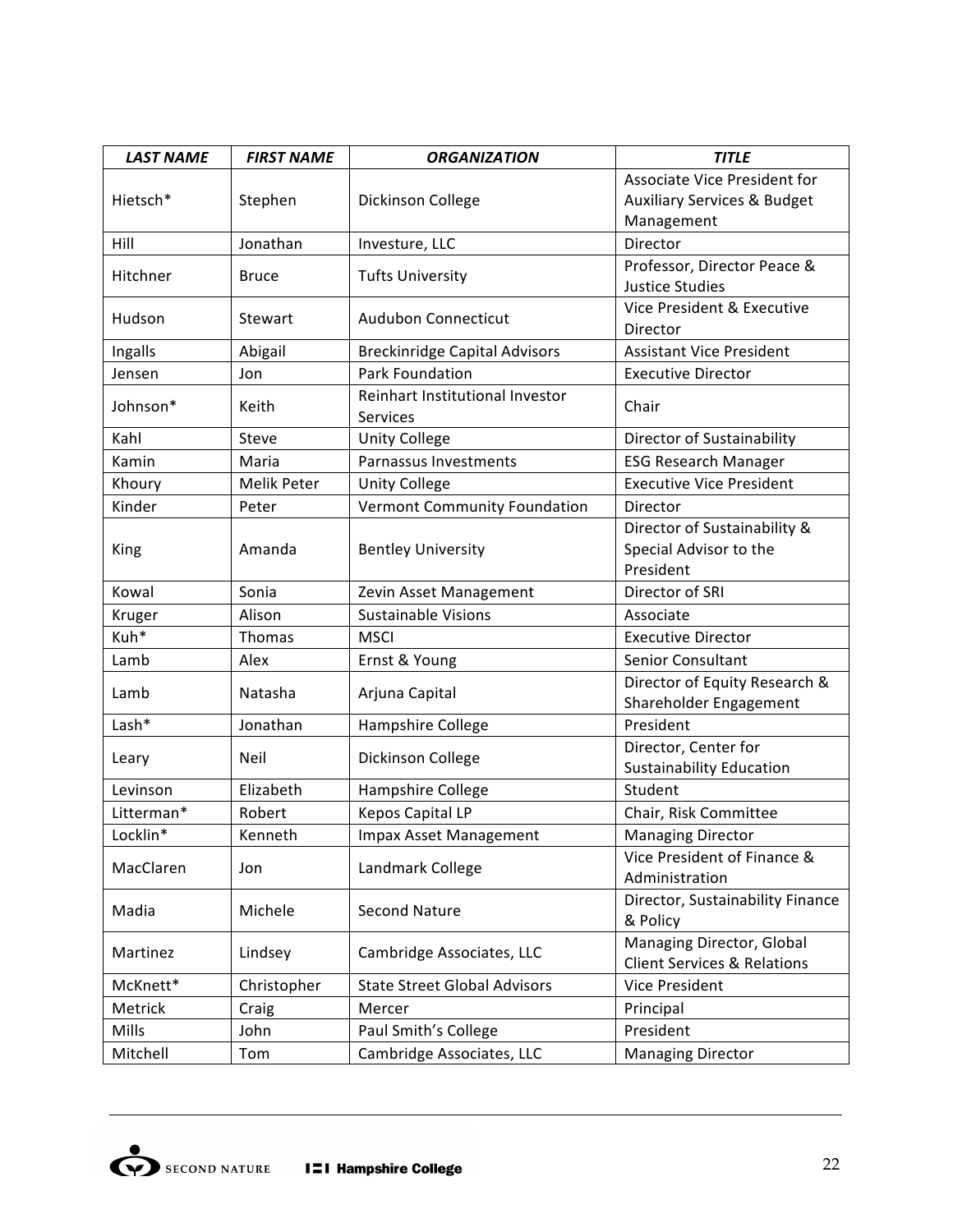| <b>LAST NAME</b> | <b>FIRST NAME</b> | <b>ORGANIZATION</b>                               | <b>TITLE</b>                                           |
|------------------|-------------------|---------------------------------------------------|--------------------------------------------------------|
| Mulkey           | Stephen           | <b>Unity College</b>                              | President                                              |
| Murphy           | Judith            | University of Massachusetts<br>Foundation         | Controller                                             |
| Norton*          | Patrick           | Middlebury College                                | Vice President of Finance &<br>Treasurer               |
| Olin             | Joanna            | Hampshire College                                 | Chief of Staff                                         |
| Orlowski*        | Mark              | Sustainable Endowment Institute                   | Founder & Executive Director                           |
| Palmer           | Susan             | <b>College of Saint Benedict</b>                  | Vice President for Finance &<br>Administration         |
| Pasquerella*     | Lynn              | Mount Holyoke College                             | President                                              |
| Peterman         | Georges           | <b>Sustainable Visions</b>                        | Sustainability Advocate                                |
| Pratt            | Mike              | Pratt Institute                                   | Vice Chair, Board of Trustees                          |
| Rees             | David             | <b>Bennington College</b>                         | Senior Vice President for<br>Administration & Planning |
| Robinson         | Jackson           | <b>Brown Advisory</b>                             | <b>Head of Sustainable Strategy</b>                    |
| Rosenthal        | Kenneth           | Hampshire College                                 | Trustee                                                |
| Rowe             | Daphne            | Hilles Fund c/o Pembroke<br>Philanthropy Advisors | <b>Executive Director</b>                              |
| Saeta            | Andrew            | Parnassus Investments                             | Institutional Sales & Marketing                        |
| Salafia          | <b>Brett</b>      | Wesleyan University                               | Head of Operations &<br><b>Investments Associate</b>   |
| Samuelrich       | Leslie            | <b>Green Century</b>                              | President                                              |
| Scott*           | Jonathan          | Veritable, LP                                     | Partner                                                |
| Seitchik*        | Adam              | Arjuna Capital                                    | Chief Investment Officer                               |
| Shea             | <b>Bob</b>        | <b>NACUBO</b>                                     | Senior Fellow, Finance                                 |
| Sherblom         | James             | Andover Newton Theological<br>School              | <b>Investment Committee Chair</b>                      |
| Shobowale        | Tokumbo           | The New School                                    | <b>Chief Financial Officer</b>                         |
| Simonetti*       | Barbara Ann       | <b>Meetings That Matter</b>                       | <b>Conversation Architect</b>                          |
| Smith            | Marcie            | <b>Responsible Endowments Coalition</b>           | Incoming Executive Director                            |
| Smith*           | Timothy           | Walden Asset Management                           | Director of ESG Shareowner<br>Engagement               |
| Solli            | Paul              | Aperio Group                                      | Partner                                                |
| Stern            | Janet             | Hilles Fund c/o Pembroke<br>Philanthropy Advisors | Senior Associate                                       |
| Subbaswamy       | Kumble            | University of Massachusetts<br>Amherst            | Chancellor                                             |
| Suki             | Lenora            | <b>Bloomberg LP</b>                               | Senior Strategist                                      |
| Thomas           | Michael           | New England Board of Higher<br>Education          | President & Chief Executive<br>Officer                 |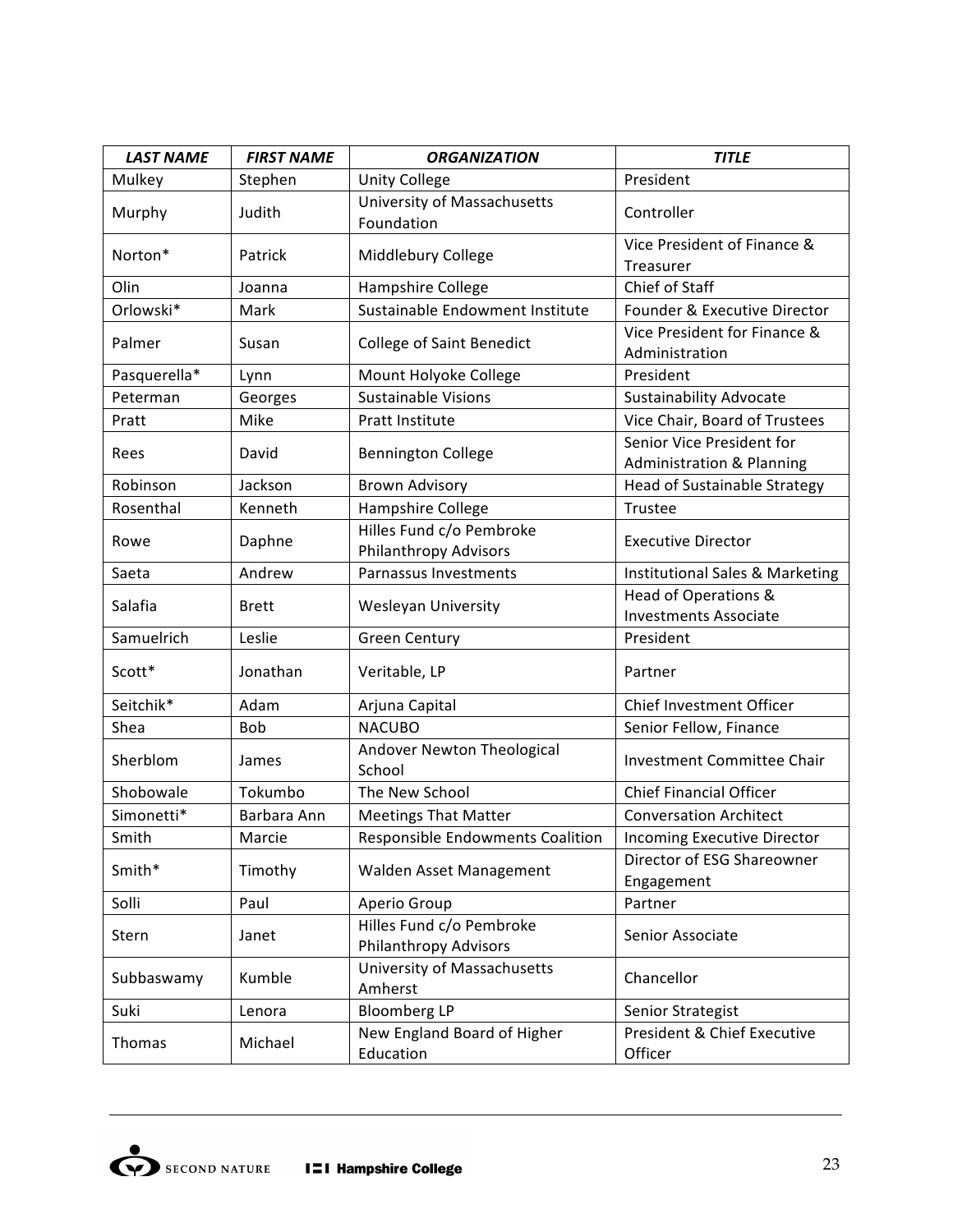| <b>LAST NAME</b> | <b>FIRST NAME</b> | <b>ORGANIZATION</b>                          | <b>TITLE</b>                                   |
|------------------|-------------------|----------------------------------------------|------------------------------------------------|
| Thorn            | Dan               | Zevin Asset Management                       | <b>Senior Securities Analyst</b>               |
| Treat            | Stephen           | University of Massachusetts<br>Amherst       | Student                                        |
| Walton           | Robert            | Vassar College                               | Vice President for Finance &<br>Administration |
| Ward             | <b>Beth</b>       | Hampshire College                            | Secretary of the College                       |
| Welsh            | Heidi             | Sustainable Investments Institute<br>(Si2)   | <b>Executive Director</b>                      |
| Willauer         | Ben               | Willauer Prosky Willauer Asset<br>Management | <b>Chief Executive Officer</b>                 |
| Youngdahl*       | Jay               | IRI, Harvard University                      | Senior Fellow, IRI                             |

*\*'Speaker,'panelist,'facilitator,'or'presenter*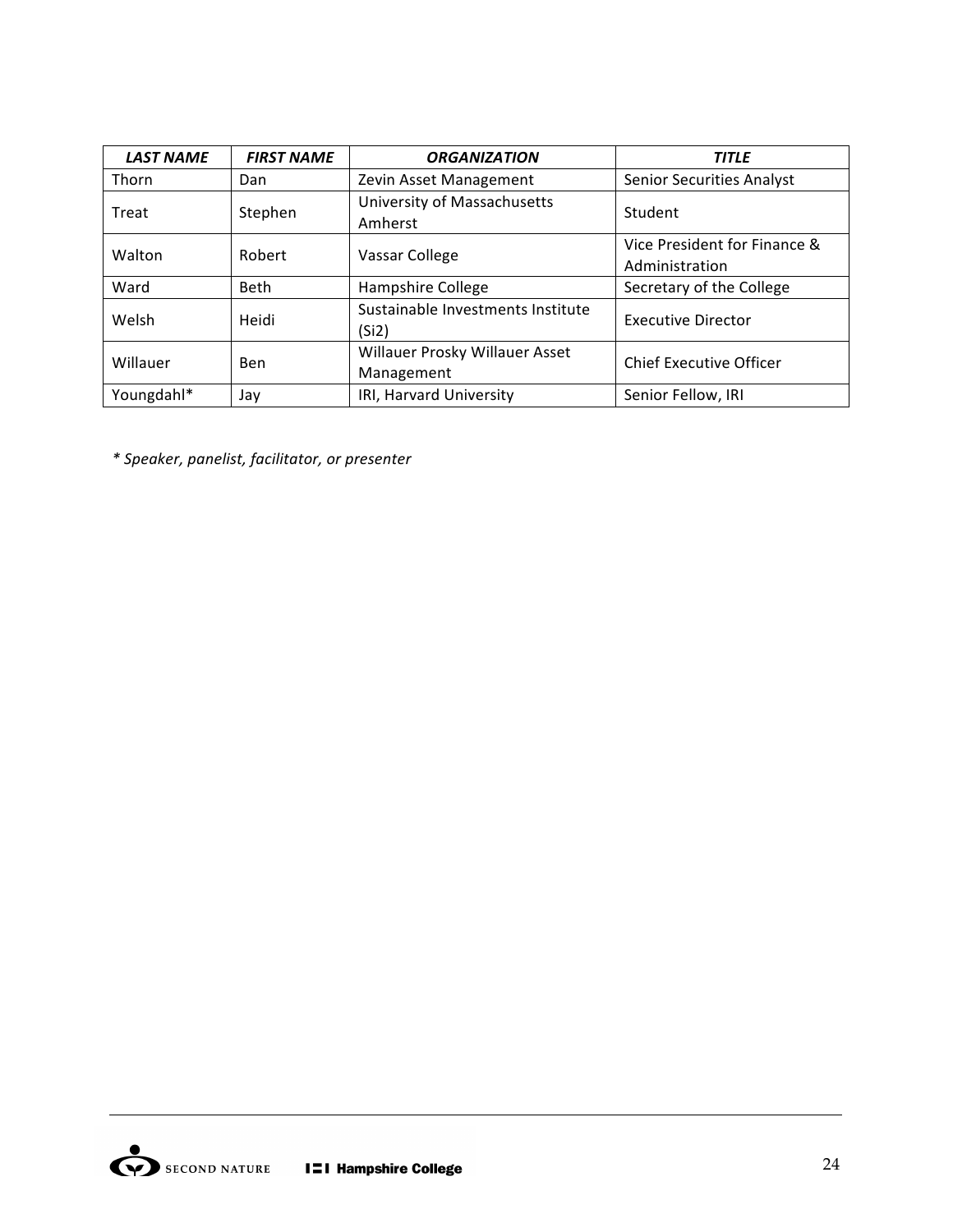Welcome, Purpose, and Context: Jonathan Lash, President, Hampshire College

Keynote Speaker: Robert Litterman, Kepos Capital, Chair, Risk Committee

**Keynote Speaker:** Jonathan Greenblatt, The White House, Special Assistant to the President and Director of the Office of Social Innovation and Civic Participation in the Domestic Policy Council

# **Opening: Context and Conference Overview**

*Conversation%Catalyst:* Tony Cortese, Senior Fellow, Second Nature

Set the tone and context for the day by framing the agenda in terms of the participants' burning questions and initiating the conversation, with introductory table discussions about why you are here and what you want out of the day's conversation. *Format: presentation/peer-to-peer conversation* 

# **Overview of ESG Investing: History, Trends, and Effectiveness**

*Conversation%Catalysts:* Thomas Kuh, MSCI Chris McKnett, State Street Global Advisors Tim Smith, Walden Asset Management Moderator: Adam Seitchik, Arjuna Capital

*Overview of ESG investing historically, current, and future trends:* 

- $\circ$  *How values get translated into investment decisions, the function of an investment policy%statement, and%the%concept%of%positive%and%negative%screens*
- o *Making%the%fiduciary%case%for%ESG%investing*
- o *Illustrative%examples%of%ESG%strategies%with%superior%performance*
- o Long-term qualitative and quantitative benefits/costs of implementing an ESG *portfolio, e.g., the concept of investment risks*

o *Conceptual/organizational%barriers%to%ESG%investing%and%how%to%address%them Format: panel/interactive discussion with conference participants*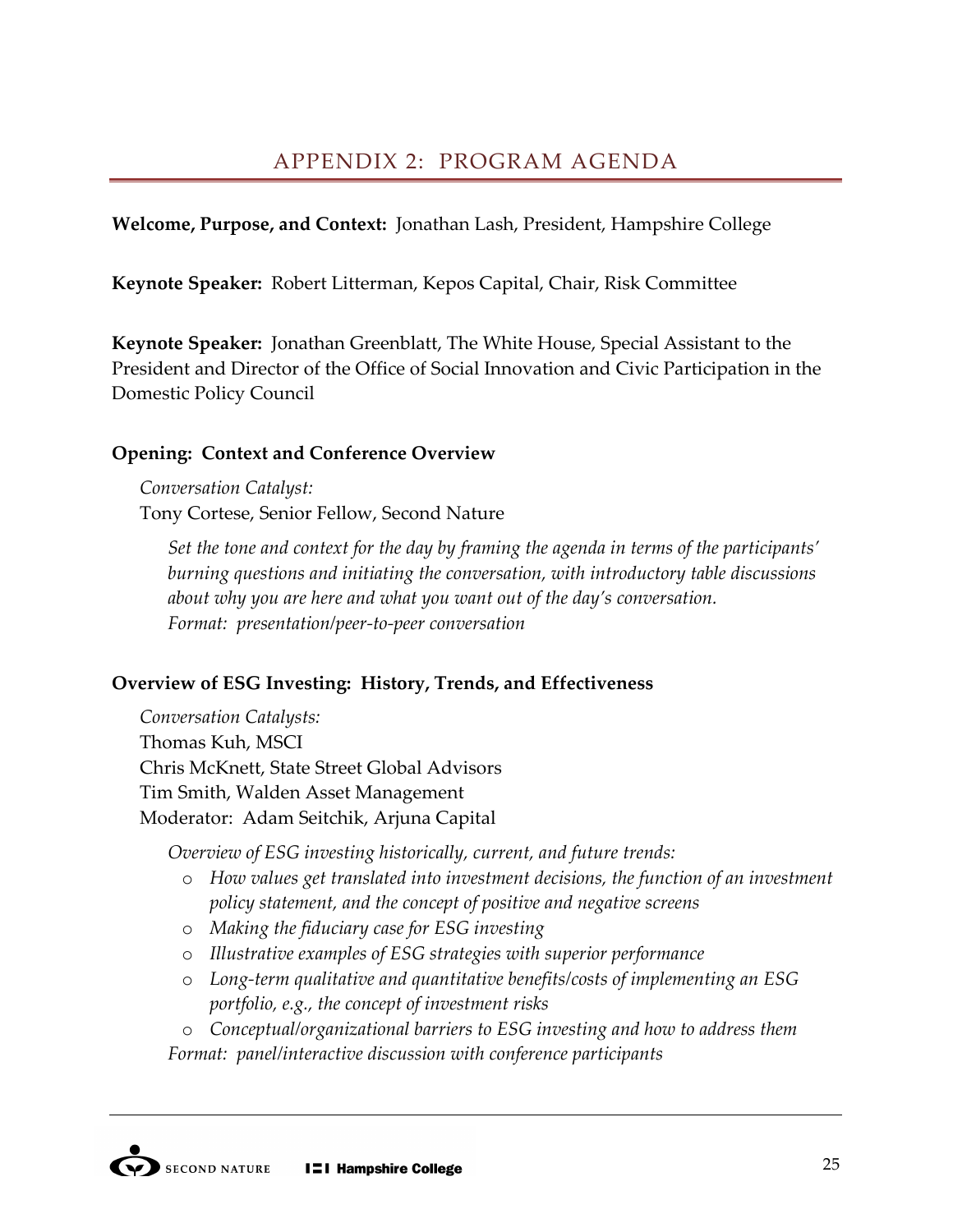# **ESG Investing Implementation: Where are You and Where Would You Like to Go?**

*Conversation%Catalyst:%*

Jonathan Lash, President, Hampshire College

*A peer-to-peer conversation to learn the spectrum of experience in the room and highlight key%questions,%issues,%and%themes%that%can%be revisited%throughout%the%day. Format: peer-to-peer conversations* 

## **Investment Risks and Options: The Climate Case and Beyond**

*Conversation Catalysts:* Geeta"Aiyer,"Boston"Common"Asset"Management Alice DonnaSelva, Prime Bucholz Kenneth Locklin, Impax Asset Management Moderator: Chris Davis, Ceres

An overview of ESG strategies using climate change as a case study:

- o *Stranded%asset%risks*
- o *Carbon,%climate,%and%other%risk%assessment*
- o *Low%carbon%investing%strategies*
- o *Dealing%with%comingled%funds%and%alternative%investments*

Format: *interactive panel discussion with conference participants* 

Lunch: Small group conversations with peers and conversations catalysts

# **Sustainable Investing and the Responsible Fiduciary**

*Conversation Catalysts:* 

Susan Gary, University of Oregon School of Law Keith Johnson, Reinhart Boerner Van Deuren s.c. Jay Youngdahl, The Youngdahl Law Firm Moderator: David Dinerman, Chief Financial Officer, ZoMazz, Inc., Trustee, Hampshire College

*A%panel%of%experts%will%share%the%latest%thinking%on%what%fiduciary%responsibility%is%and% what it allows.* 

*Format: panel/interactive discussion with conference participants*